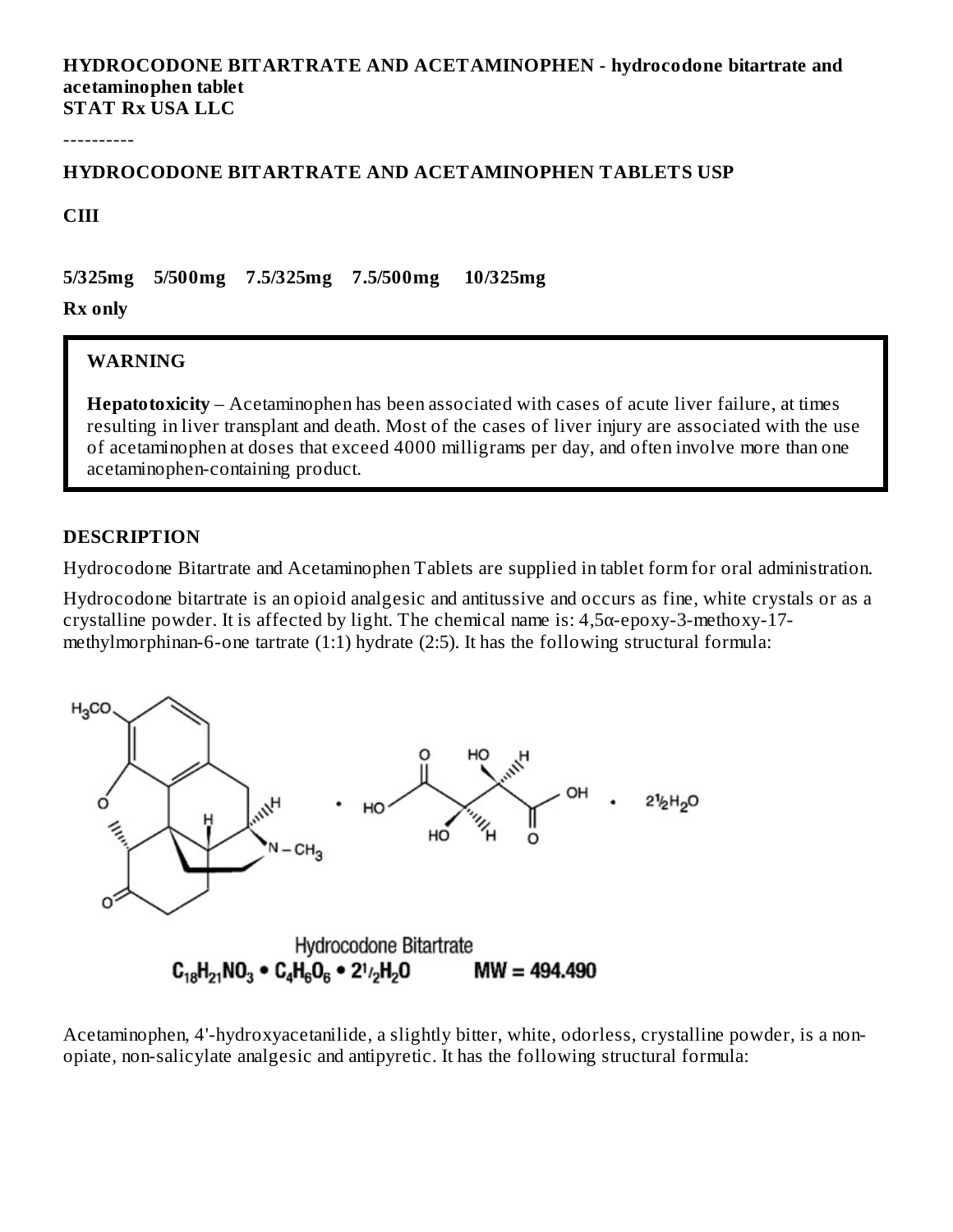

Each Hydrocodone Bitartrate and Acetaminophen Tablet USP contains:

| <b>Tablet</b>                         | <b>Hydrocodone Bitartrate USP</b> | <u>Acetaminophen USP</u> |
|---------------------------------------|-----------------------------------|--------------------------|
| $5 \text{ mg}$ /325 mg                | $5 \text{ mg}$                    | $325 \text{ mg}$         |
| $5 \text{ mg}/500 \text{ mg}$         | 5 <sub>mg</sub>                   | 500 mg                   |
| $7.5 \text{ mg} / 325 \text{ mg}$     | $7.5 \text{ mg}$                  | $325 \text{ mg}$         |
| $7.5 \,\mathrm{mg}/500 \,\mathrm{mg}$ | $7.5 \text{ mg}$                  | $500$ mg                 |
| $7.5 \,\mathrm{mg}/650 \,\mathrm{mg}$ | $7.5 \text{ mg}$                  | 650 mg                   |
| $7.5 \text{ mg}/750 \text{ mg}$       | $7.5 \text{ mg}$                  | 750 mg                   |
| 10 mg/325 mg                          | $10 \text{ mg}$                   | $325 \text{ mg}$         |
| 10 mg/500 mg                          | $10 \text{ mg}$                   | $500$ mg                 |
| 10 mg/650 mg                          | $10 \text{ mg}$                   | 650 mg                   |
| 10 mg/660 mg                          | $10 \text{ mg}$                   | 660 mg                   |
| 10 mg/750 mg                          | $10 \text{ mg}$                   | 750 mg                   |

In addition each tablet contains the following inactive ingredients: crospovidone, magnesium stearate, microcrystalline cellulose, povidone, pregelatinized starch, silicon dioxide, and stearic acid.

The 10 mg/650 mg tablet also contains FD & C Blue No. 1 Aluminum Lake 12%.

Meets USP Dissolution Test 1.

# **CLINICAL PHARMACOLOGY**

Hydrocodone is a semisynthetic narcotic analgesic and antitussive with multiple actions qualitatively similar to those of codeine. Most of these involve the central nervous system and smooth muscle. The precise mechanism of action of hydrocodone and other opiates is not known, although it is believed to relate to the existence of opiate receptors in the central nervous system. In addition to analgesia, narcotics may produce drowsiness, changes in mood and mental clouding.

The analgesic action of acetaminophen involves peripheral influences, but the specific mechanism is as yet undetermined. Antipyretic activity is mediated through hypothalamic heat regulating centers. Acetaminophen inhibits prostaglandin synthetase. Therapeutic doses of acetaminophen have negligible effects on the cardiovascular or respiratory systems; however, toxic doses may cause circulatory failure and rapid, shallow breathing.

**Pharmacokinetics –** The behavior of the individual components is described below.

Hydrocodone – Following a 10 mg oral dose of hydrocodone administered to five adult male subjects, the mean peak concentration was  $23.6 \pm 5.2$  ng/mL. Maximum serum levels were achieved at  $1.3 \pm 0.3$ hours and the half-life was determined to be  $3.8 \pm 0.3$  hours. Hydrocodone exhibits a complex pattern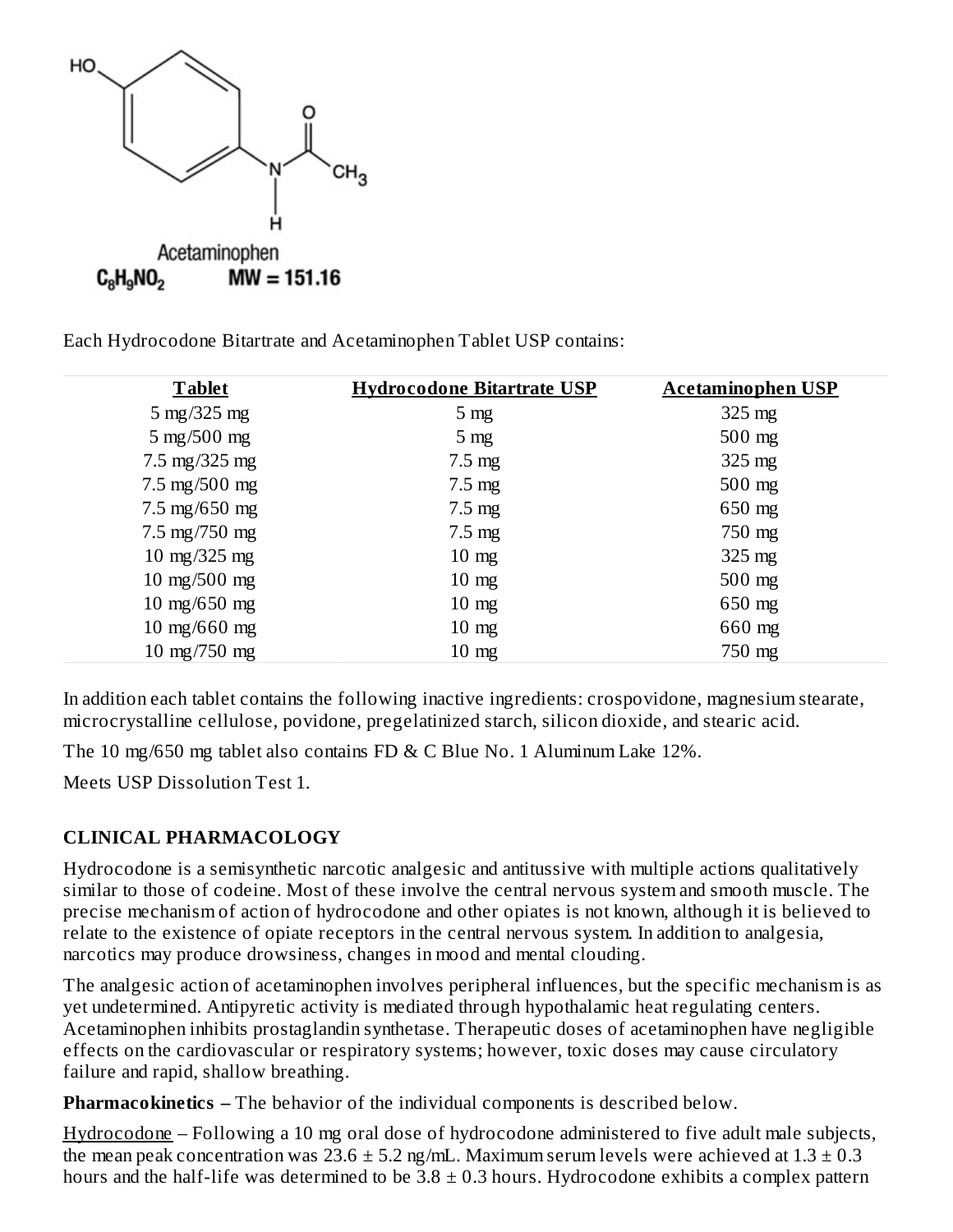of metabolism including O-demethylation, N-demethylation and 6-keto reduction to the corresponding 6-α- and 6-β-hydroxy-metabolites (*see* **OVERDOSAGE** for toxicity information).

Acetaminophen – Acetaminophen is rapidly absorbed from the gastrointestinal tract and is distributed throughout most body tissues. The plasma half-life is 1.25 to 3 hours, but may be increased by liver damage and following overdosage. Elimination of acetaminophen is principally by liver metabolism (conjugation) and subsequent renal excretion of metabolites. Approximately 85% of an oral dose appears in the urine within 24 hours of administration, most as the glucuronide conjugate, with small amounts of other conjugates and unchanged drug (*see* **OVERDOSAGE** for toxicity information).

# **INDICATIONS AND USAGE**

Hydrocodone bitartrate and acetaminophen tablets are indicated for the relief of moderate to moderately severe pain.

# **CONTRAINDICATIONS**

This product should not be administered to patients who have previously exhibited hypersensitivity to hydrocodone or acetaminophen.

Patients known to be hypersensitive to other opioids may exhibit cross-sensitivity to hydrocodone.

#### **WARNINGS**

**Hepatotoxicity** – Acetaminophen has been associated with cases of acute liver failure, at times resulting in liver transplant and death. Most of the cases of liver injury are associated with the use of acetaminophen at doses that exceed 4000 milligrams per day, and often involve more than one acetaminophen-containing product. The excessive intake of acetaminophen may be intentional to cause self-harm or unintentional as patients attempt to obtain more pain relief or unknowingly take other acetaminophen-containing products.

The risk of acute liver failure is higher in individuals with underlying liver disease and in individuals who ingest alcohol while taking acetaminophen.

Instruct patients to look for acetaminophen or APAP on package labels and not to use more than one product that contains acetaminophen. Instruct patients to seek medical attention immediately upon ingestion of more than 4000 milligrams of acetaminophen per day, even if they feel well.

**Hypers ensitivity/anaphylaxis** – There have been post-marketing reports of hypersensitivity and anaphylaxis associated with use of acetaminophen. Clinical signs included swelling of the face, mouth, and throat, respiratory distress, urticaria, rash, pruritus, and vomiting. There were infrequent reports of life-threatening anaphylaxis requiring emergency medical attention. Instruct patients to discontinue Hydrocodone Bitartrate and Acetaminophen Tablets USP immediately and seek medical care if they experience these symptoms. Do not prescribe Hydrocodone Bitartrate and Acetaminophen Tablets USP for patients with acetaminophen allergy.

**Respiratory Depression** – At high doses or in sensitive patients, hydrocodone may produce doserelated respiratory depression by acting directly on the brain stem respiratory center. Hydrocodone also affects the center that controls respiratory rhythm, and may produce irregular and periodic breathing.

**Head Injury and Increas ed Intracranial Pressure** – The respiratory depressant effects of narcotics and their capacity to elevate cerebrospinal fluid pressure may be markedly exaggerated in the presence of head injury, other intracranial lesions or a preexisting increase in intracranial pressure. Furthermore, narcotics produce adverse reactions which may obscure the clinical course of patients with head iniuries.

**Acute Abdominal Conditions** – The administration of narcotics may obscure the diagnosis or clinical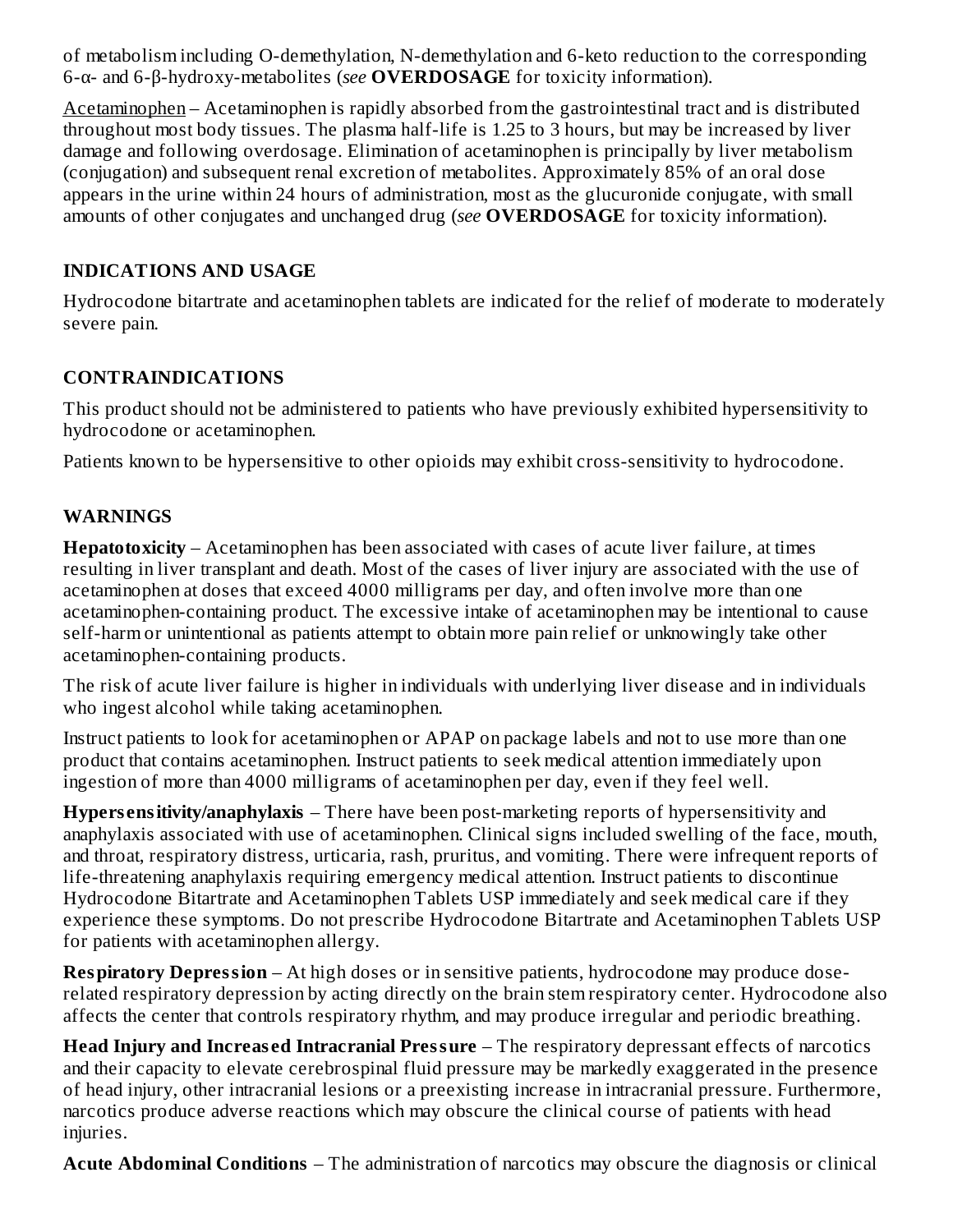course of patients with acute abdominal conditions.

**Misus e, Abus e, and Diversion of Opioids** – Hydrocodone bitartrate and acetaminophen tablets contains hydrocodone an opioid agonist, and is a Schedule III controlled substance. Opioid agonists have the potential for being abused and are sought by abusers and people with addiction disorders, and are subject to diversion.

Hydrocodone bitartrate and acetaminophen tablets can be abused in a manner similar to other opioid agonists, legal or illicit. This should be considered when prescribing or dispensing hydrocodone bitartrate and acetaminophen tablets in situations where the physician or pharmacist is concerned about an increased risk of misuse, abuse or diversion (*see* **DRUG ABUSE AND DEPENDENCE**).

#### **PRECAUTIONS**

#### **General**

Special Risk Patients – As with any narcotic analgesic agent, hydrocodone bitartrate and acetaminophen tablets should be used with caution in elderly or debilitated patients and those with severe impairment of hepatic or renal function, hypothyroidism, Addison's disease, prostatic hypertrophy or urethral stricture. The usual precautions should be observed and the possibility of respiratory depression should be kept in mind.

Cough Reflex – Hydrocodone suppresses the cough reflex; as with all narcotics, caution should be exercised when hydrocodone bitartrate and acetaminophen tablets are used postoperatively and in patients with pulmonary disease.

#### **Information for Patients/Caregivers**

- Do not take Hydrocodone Bitartrate and Acetaminophen Tablets USP if you are allergic to any of its ingredients.
- If you develop signs of allergy such as a rash or difficulty breathing stop taking Hydrocodone Bitartrate and Acetaminophen Tablets USP and contact your healthcare provider immediately.
- Do not take more than 4000 milligrams of acetaminophen per day. Call your doctor if you took more than the recommended dose.

Hydrocodone, like all narcotics, may impair the mental and/or physical abilities required for the performance of potentially hazardous tasks such as driving a car or operating machinery; patients should be cautioned accordingly.

Alcohol and other CNS depressants may produce an additive CNS depression, when taken with this combination product, and should be avoided.

Hydrocodone may be habit forming. Patients should take the drug only for as long as it is prescribed, in the amounts prescribed, and no more frequently than prescribed.

**Laboratory Tests** – In patients with severe hepatic or renal disease, effects of therapy should be monitored with serial liver and/or renal function tests.

**Drug Interactions** – Patients receiving other narcotic analgesics, antihistamines, antipsychotics, antianxiety agents, or other CNS depressants (including alcohol) concomitantly with hydrocodone bitartrate and acetaminophen tablets may exhibit an additive CNS depression. When combined therapy is contemplated, the dose of one or both agents should be reduced.

The use of MAO inhibitors or tricyclic antidepressants with hydrocodone preparations may increase the effect of either the antidepressant or hydrocodone.

**Drug/Laboratory Test Interactions** – Acetaminophen may produce false-positive test results for urinary 5-hydroxyindoleacetic acid.

**Carcinogenesis, Mutagenesis, Impairment of Fertility** – No adequate studies have been conducted in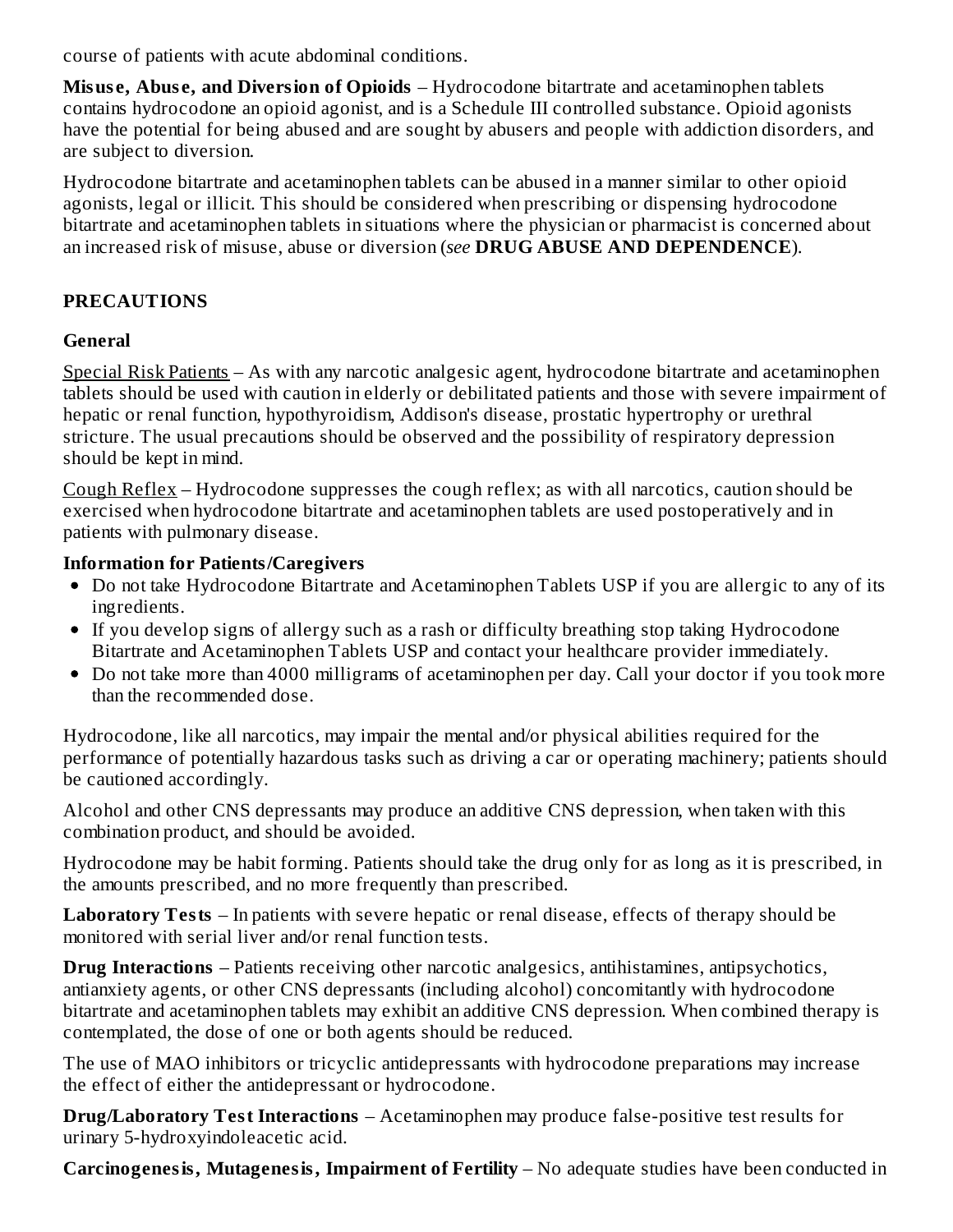animals to determine whether hydrocodone or acetaminophen have a potential for carcinogenesis, mutagenesis, or impairment of fertility.

# **Pregnancy**

**Teratogenic Effects.** *Pregnancy Category C* – There are no adequate and well-controlled studies in pregnant women. Hydrocodone bitartrate and acetaminophen tablets should be used during pregnancy only if the potential benefit justifies the potential risk to the fetus.

**Nonteratogenic Effects** – Babies born to mothers who have been taking opioids regularly prior to delivery will be physically dependent. The withdrawal signs include irritability and excessive crying, tremors, hyperactive reflexes, increased respiratory rate, increased stools, sneezing, yawning, vomiting, and fever. The intensity of the syndrome does not always correlate with the duration of maternal opioid use or dose. There is no consensus on the best method of managing withdrawal.

**Labor and Delivery** – As with all narcotics, administration of this product to the mother shortly before delivery may result in some degree of respiratory depression in the newborn, especially if higher doses are used.

**Nursing Mothers** – Acetaminophen is excreted in breast milk in small amounts, but the significance of its effects on nursing infants is not known. It is not known whether hydrocodone is excreted in human milk. Because many drugs are excreted in human milk and because of the potential for serious adverse reactions in nursing infants from hydrocodone and acetaminophen, a decision should be made whether to discontinue nursing or to discontinue the drug, taking into account the importance of the drug to the mother.

**Pediatric** Use – Safety and effectiveness in the pediatric population have not been established.

**Geriatric Us e** – Clinical studies of hydrocodone bitartrate and acetaminophen tablets did not include sufficient numbers of subjects aged 65 and over to determine whether they respond differently from younger subjects. Other reported clinical experience has not identified differences in responses between the elderly and younger patients. In general, dose selection for an elderly patient should be cautious, usually starting at the low end of the dosing range, reflecting the greater frequency of decreased hepatic, renal, or cardiac function, and of concomitant disease or other drug therapy.

Hydrocodone and the major metabolites of acetaminophen are known to be substantially excreted by the kidney. Thus the risk of toxic reactions may be greater in patients with impaired renal function due to accumulation of the parent compound and/or metabolites in the plasma. Because elderly patients are more likely to have decreased renal function, care should be taken in dose selection, and it may be useful to monitor renal function.

Hydrocodone may cause confusion and over-sedation in the elderly; elderly patients generally should be started on low doses of hydrocodone bitartrate and acetaminophen tablets and observed closely.

# **ADVERSE REACTIONS**

The most frequently reported adverse reactions include: lightheadedness, dizziness, sedation, nausea and vomiting. These effects seem to be more prominent in ambulatory than in nonambulatory patients and some of these adverse reactions may be alleviated if the patient lies down.

Other adverse reactions include:

**Central Nervous System** – Drowsiness, mental clouding, lethargy, impairment of mental and physical performance, anxiety, fear, dysphoria, psychic dependence, mood changes.

**Gastrointestinal System** – Prolonged administration of hydrocodone bitartrate and acetaminophen tablets may produce constipation.

**Genitourinary System** – Ureteral spasm, spasm of vesical sphincters and urinary retention have been reported with opiates.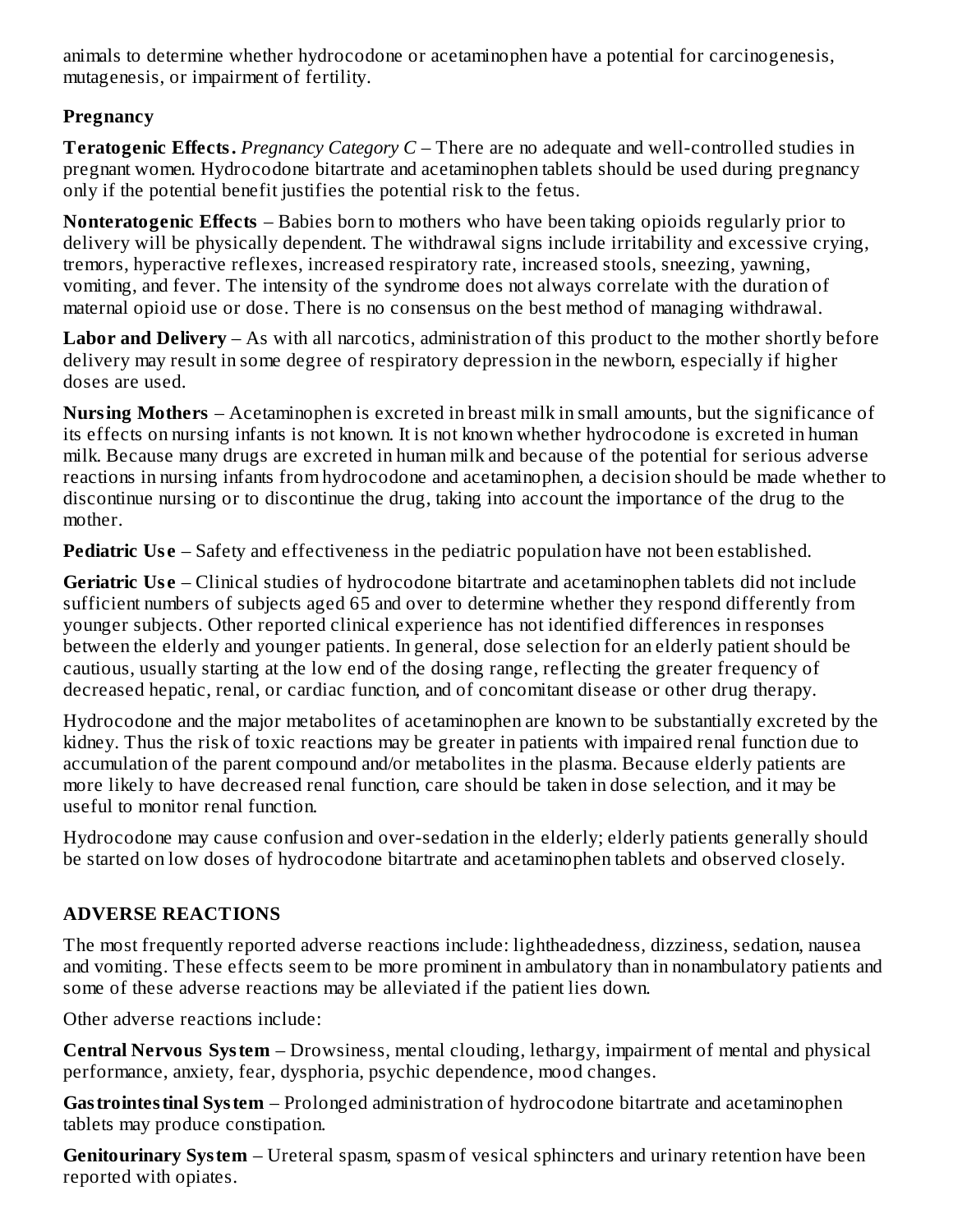**Respiratory Depression** – Hydrocodone bitartrate may produce dose-related respiratory depression by acting directly on the brain stem respiratory center (*see* **OVERDOSAGE**).

**Special Sens es –** Cases of hearing impairment or permanent loss have been reported predominantly in patients with chronic overdose.

**Dermatological** – Skin rash, pruritus.

The following adverse drug events may be borne in mind as potential effects of acetaminophen: allergic reactions, rash, thrombocytopenia, agranulocytosis.

Potential effects of high dosage are listed in the **OVERDOSAGE** section.

# **DRUG ABUSE AND DEPENDENCE**

**Misus e, Abus e, and Diversion of Opioids** – Hydrocodone bitartrate and acetaminophen tablets contains hydrocodone, an opioid agonist, and is a Schedule III controlled substance. Hydrocodone bitartrate and acetaminophen tablets, and other opioids used in analgesia can be abused and are subject to criminal diversion.

Addiction is a primary, chronic, neurobiologic disease, with genetic, psychosocial, and environmental factors influencing its development and manifestations. It is characterized by behaviors that include one or more of the following: impaired control over drug use, compulsive use, continued use despite harm, and craving. Drug addiction is a treatable disease utilizing a multidisciplinary approach, but relapse is common.

"Drug seeking" behavior is very common in addicts and drug abusers. Drug-seeking tactics include emergency calls or visits near the end of office hours, refusal to undergo appropriate examination, testing or referral, repeated "loss" of prescriptions, tampering with prescriptions and reluctance to provide prior medical records or contact information for other treating physician(s). "Doctor shopping" to obtain additional prescriptions is common among drug abusers and people suffering from untreated addiction.

Abuse and addiction are separate and distinct from physical dependence and tolerance. Physical dependence usually assumes clinically significant dimensions only after several weeks of continued opioid use, although a mild degree of physical dependence may develop after a few days of opioid therapy. Tolerance, in which increasingly large doses are required in order to produce the same degree of analgesia, is manifested initially by a shortened duration of analgesic effect, and subsequently by decreases in the intensity of analgesia. The rate of development of tolerance varies among patients. Physicians should be aware that abuse of opioids can occur in the absence of true addiction and is characterized by misuse for non-medical purposes, often in combination with other psychoactive substances. Hydrocodone bitartrate and acetaminophen tablets, like other opioids, may be diverted for non-medical use. Record-keeping of prescribing information, including quantity, frequency, and renewal requests is strongly advised.

Proper assessment of the patient, proper prescribing practices, periodic re-evaluation of therapy, and proper dispensing and storage are appropriate measures that help to limit abuse of opioid drugs.

# **OVERDOSAGE**

Following an acute overdosage, toxicity may result from hydrocodone or acetaminophen.

# **Signs and Symptoms**

Hydrocodone – Serious overdose with hydrocodone is characterized by respiratory depression (a decrease in respiratory rate and/or tidal volume, Cheyne-Stokes respiration, cyanosis), extreme somnolence progressing to stupor or coma, skeletal muscle flaccidity, cold and clammy skin, and sometimes bradycardia and hypotension. In severe overdosage, apnea, circulatory collapse, cardiac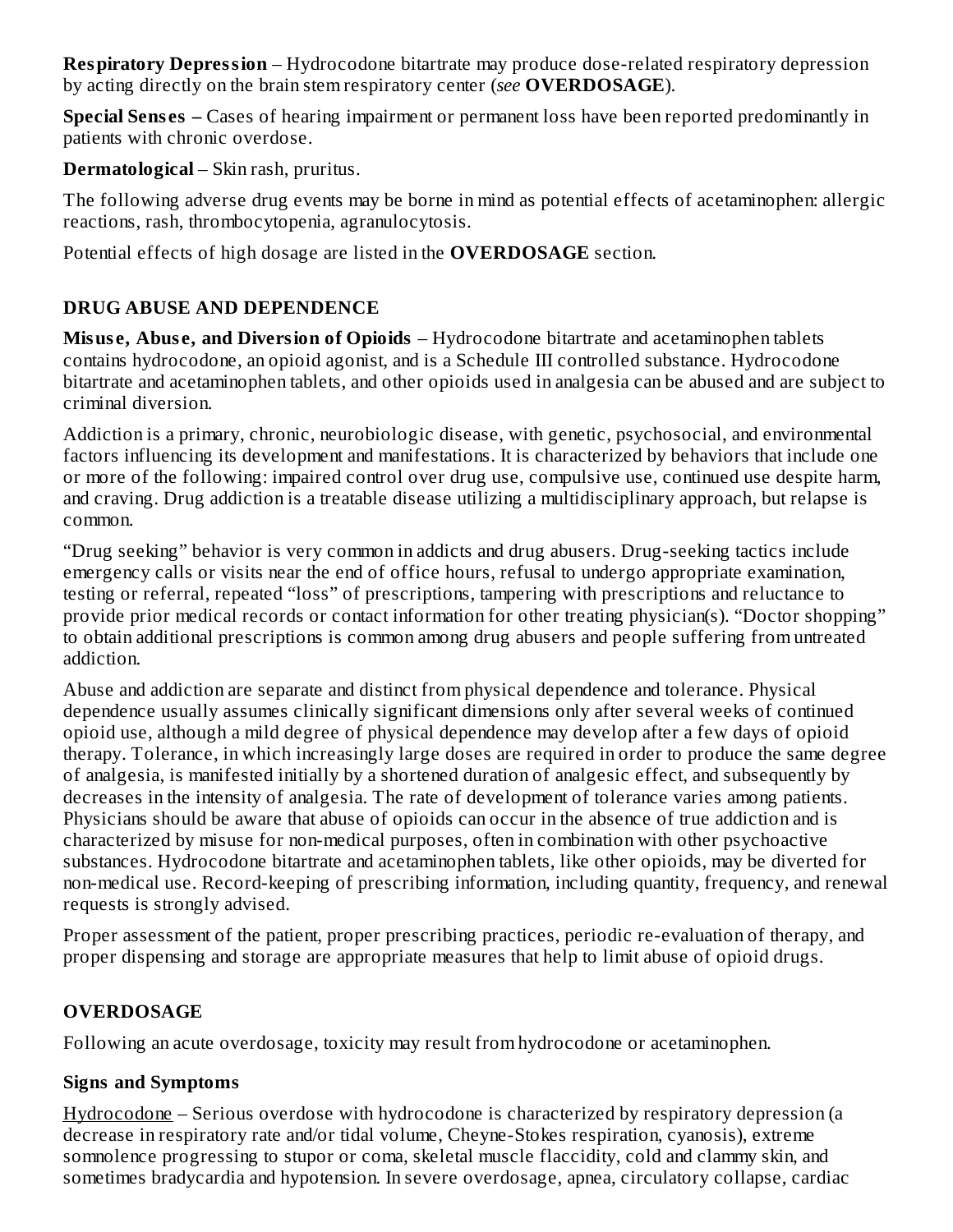arrest and death may occur.

Acetaminophen – In acetaminophen overdosage: dose-dependent, potentially fatal hepatic necrosis is the most serious adverse effect. Renal tubular necrosis, hypoglycemic coma, and coagulation defects may also occur.

Early symptoms following a potentially hepatotoxic overdose may include: nausea, vomiting, diaphoresis and general malaise. Clinical and laboratory evidence of hepatic toxicity may not be apparent until 48 to 72 hours post-ingestion.

**Treatment** – A single or multiple drug overdose with hydrocodone and acetaminophen is a potentially lethal polydrug overdose, and consultation with a regional poison control center is recommended.

Immediate treatment includes support of cardiorespiratory function and measures to reduce drug absorption. Oxygen, intravenous fluids, vasopressors, and other supportive measures should be employed as indicated. Assisted or controlled ventilation should also be considered.

For hydrocodone overdose, primary attention should be given to the reestablishment of adequate respiratory exchange through provision of a patent airway and the institution of assisted or controlled ventilation. The narcotic antagonist naloxone hydrochloride is a specific antidote against respiratory depression which may result from overdosage or unusual sensitivity to narcotics, including hydrocodone. Since the duration of action of hydrocodone may exceed that of the antagonist, the patient should be kept under continued surveillance, and repeated doses of the antagonist should be administered as needed to maintain adequate respiration. A narcotic antagonist should not be administered in the absence of clinically significant respiratory or cardiovascular depression.

Gastric decontamination with activated charcoal should be administered just prior to N-acetylcysteine (NAC) to decrease systemic absorption if acetaminophen ingestion is known or suspected to have occurred within a few hours of presentation. Serum acetaminophen levels should be obtained immediately if the patient presents 4 hours or more after ingestion to assess potential risk of hepatotoxicity; acetaminophen levels drawn less than 4 hours post-ingestion may be misleading. To obtain the best possible outcome, NAC should be administered as soon as possible where impending or evolving liver injury is suspected. Intravenous NAC may be administered when circumstances preclude oral administration.

Vigorous supportive therapy is required in severe intoxication. Procedures to limit the continuing absorption of the drug must be readily performed since the hepatic injury is dose dependent and occurs early in the course of intoxication.

# **DOSAGE AND ADMINISTRATION**

Dosage should be adjusted according to the severity of the pain and the response of the patient. However, it should be kept in mind that tolerance to hydrocodone can develop with continued use and that the incidence of untoward effects is dose related.

| <b>Product Strength</b>               | <b>Usual Adult Dosage as needed for</b><br>pain | The total 24-hour dosage should not<br>exceed |
|---------------------------------------|-------------------------------------------------|-----------------------------------------------|
| $5 \text{ mg} / 325 \text{ mg}$       | One to two tablets every four to six<br>hours   | 12 tablets                                    |
| $5 \text{ mg}/500 \text{ mg}$         | One to two tablets every four to six<br>hours   | 8 tablets                                     |
| $7.5 \,\mathrm{mg}/325 \,\mathrm{mg}$ | One tablet every four to six hours              | 8 tablets                                     |
| 7.5 mg/500 mg                         | One tablet every four to six hours              | 6 tablets                                     |

The usual adult dosage for Hydrocodone Bitartrate and Acetaminophen Tablets USP is: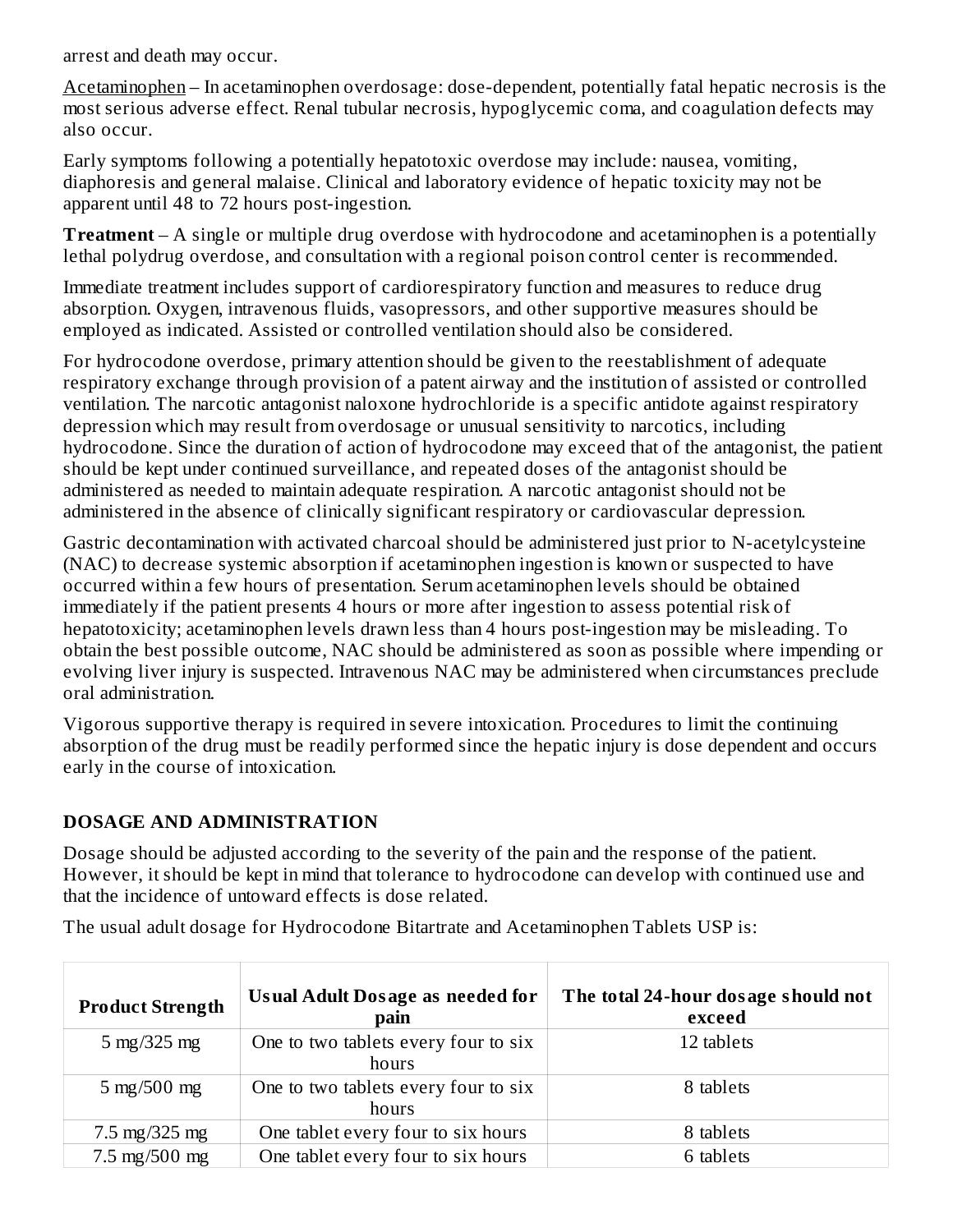| $7.5 \,\mathrm{mg}/650 \,\mathrm{mg}$ | One tablet every four to six hours | 6 tablets |
|---------------------------------------|------------------------------------|-----------|
| 7.5 mg/750 mg                         | One tablet every four to six hours | 5 tablets |
| 10 mg/325 mg                          | One tablet every four to six hours | 6 tablets |
| 10 mg/500 mg                          | One tablet every four to six hours | 6 tablets |
| 10 mg/650 mg                          | One tablet every four to six hours | 6 tablets |
| 10 mg/660 mg                          | One tablet every four to six hours | 6 tablets |
| 10 mg/750 mg                          | One tablet every four to six hours | 5 tablets |

# **HOW SUPPLIED**

Hydrocodone Bitartrate and Acetaminophen Tablets USP are supplied as follows:

|                          |                                                                                                                                                          | <b>Each tablet contains:</b> |                                                                                               |                                                                                                                              |
|--------------------------|----------------------------------------------------------------------------------------------------------------------------------------------------------|------------------------------|-----------------------------------------------------------------------------------------------|------------------------------------------------------------------------------------------------------------------------------|
| Strength                 | <b>How Supplied</b>                                                                                                                                      | <b>Bitartrate</b>            | $\overline{\mathbf{Hydrocolone}}_{\mathbf{A}\mathbf{c}\mathbf{\epsilon}\mathbf{t}}$ aminophen | <b>Description of tablet</b>                                                                                                 |
| $5 \text{ mg}/325$<br>mg | Bottles of 100  NDC<br>0406-0365-01<br>Bottles of 500  NDC<br>0406-0365-05<br>Unit Dose (10 x 10)  NDC<br>0406-0365-62                                   | 5 <sub>mg</sub>              | $325 \text{ mg}$                                                                              | It is available as a capsule-<br>shaped white tablet<br>debossed with M365 on<br>one side and bisected on<br>the other side. |
| 5 mg/500<br>mg           | Bottles of 90 NDC<br>0406-0357-09<br>Bottles of 100 NDC<br>0406-0357-01<br>Bottles of 500 NDC<br>0406-0357-05<br>Unit Dose (10 x 10) NDC<br>0406-0357-62 | 5 <sub>mg</sub>              | 500 mg                                                                                        | It is available as a capsule-<br>shaped white tablet<br>debossed with M357 on<br>one side and bisected on<br>the other side. |
| mg                       | 7.5 mg/325 Bottles of 100 NDC<br>0406-0366-01<br>Bottles of 500 NDC<br>0406-0366-05<br>Unit Dose (10 x 10) NDC<br>0406-0366-62                           | 7.5 mg                       | 325 mg                                                                                        | It is available as an<br>unscored oval-shaped<br>white tablet debossed with<br>M366 on one side.                             |
| mg                       | 7.5 mg/500 Bottles of 100 NDC<br>0406-0358-01<br>Bottles of 500 NDC<br>0406-0358-05<br>Unit Dose (10 x 10) NDC<br>0406-0358-62                           | $7.5 \text{ mg}$             | 500 mg                                                                                        | It is available as a capsule-<br>shaped white tablet<br>debossed with M358 on<br>one side and bisected on<br>the other side. |
| mg                       | 7.5 mg/650 Bottles of 100  NDC<br>0406-0359-01<br>Bottles of 500  NDC<br>0406-0359-05                                                                    | 7.5 mg                       | 650 mg                                                                                        | It is available as a capsule-<br>shaped white tablet<br>debossed with M359 on<br>one side and bisected on<br>the other side. |
| mg                       | 7.5 mg/750 Bottles of 90 NDC<br>0406-0360-09<br>Bottles of 100  NDC                                                                                      | $7.5 \text{ mg}$             | 750 mg                                                                                        | It is available as a capsule-<br>shaped white tablet<br>debossed with M360 on                                                |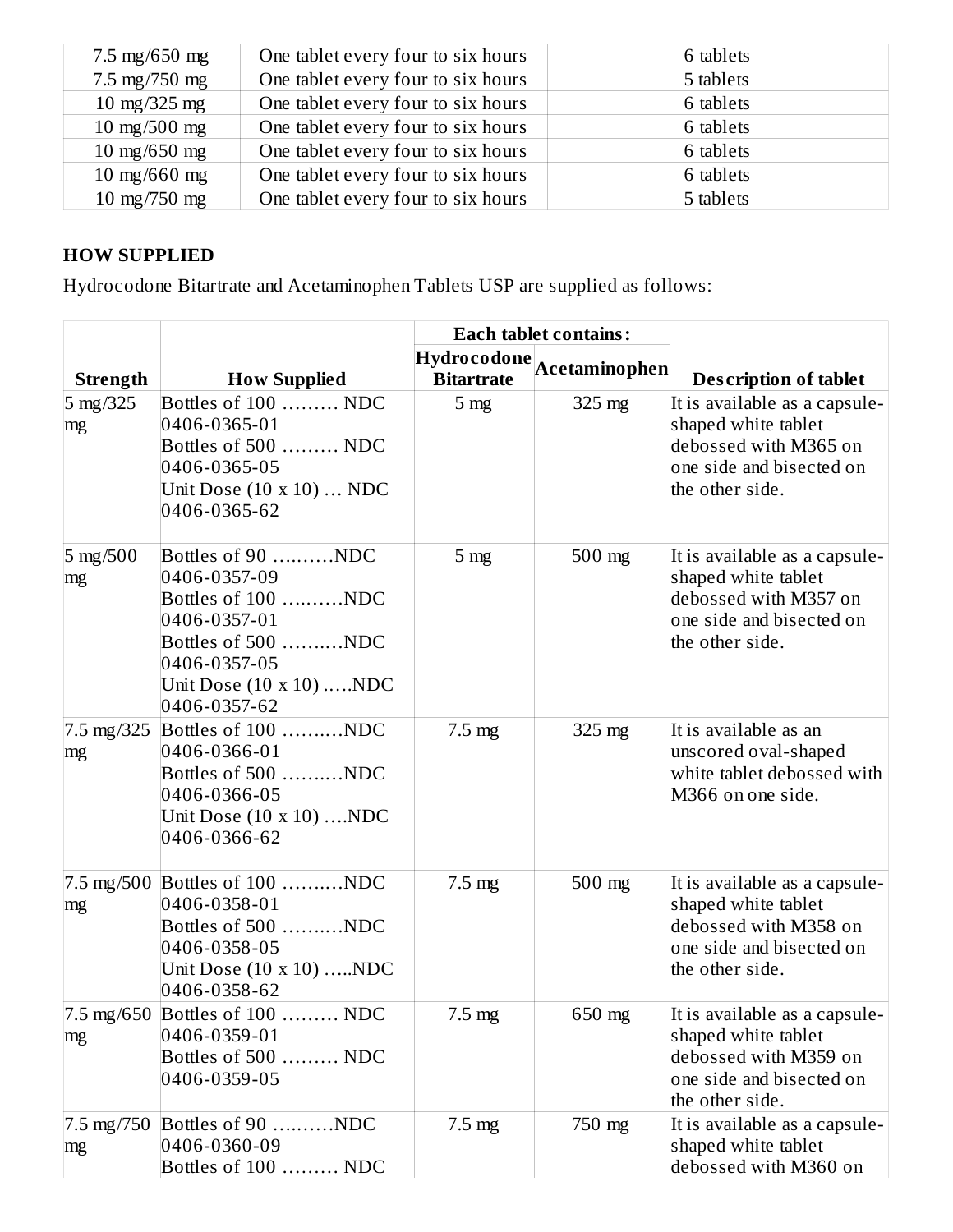|                 | 0406-0360-01<br>Bottles of 500  NDC<br>0406-0360-05                                                                    |                 |        | one side and bisected on<br>the other side.                                                                                  |
|-----------------|------------------------------------------------------------------------------------------------------------------------|-----------------|--------|------------------------------------------------------------------------------------------------------------------------------|
| 10 mg/325<br>mg | Bottles of 100  NDC<br>0406-0367-01<br>Bottles of 500  NDC<br>0406-0367-05<br>Unit Dose (10 x 10)  NDC<br>0406-0367-62 | $10 \text{ mg}$ | 325 mg | It is available as a capsule-<br>shaped white tablet<br>debossed with M367 on<br>one side and bisected on<br>the other side. |
| 10 mg/500<br>mg | Bottles of 100  NDC<br>0406-0363-01<br>Bottles of 500  NDC<br>0406-0363-05<br>Unit Dose (10 x 10)  NDC<br>0406-0363-62 | $10 \text{ mg}$ | 500 mg | It is available as a capsule-<br>shaped white tablet<br>debossed with M363 on<br>one side and bisected on<br>the other side. |
| 10 mg/650<br>mg | Bottles of 100 NDC<br>0406-0361-01<br>Bottles of 500  NDC<br>0406-0361-05<br>Unit Dose (10 x 10). NDC<br>0406-0361-62  | $10 \text{ mg}$ | 650 mg | It is available as a capsule-<br>shaped blue tablet<br>debossed with M361 on<br>one side and bisected on<br>the other side.  |
| mg              | 10 mg/660 Bottles of 100  NDC<br>0406-0362-01                                                                          | $10 \text{ mg}$ | 660 mg | It is available as a capsule-<br>shaped white tablet<br>debossed with M362 on<br>one side and bisected on<br>the other side. |
| 10 mg/750<br>mg | Bottles of 100  NDC<br>0406-0364-01                                                                                    | $10 \text{ mg}$ | 750 mg | It is available as a capsule-<br>shaped white tablet<br>debossed with M364 on<br>one side and bisected on<br>the other side. |

Dispense in a tight, light-resistant container (as defined in USP) with a child-resistant closure.

**Storage** – Store at 20° to 25°C (68° to 77°F) [see USP Controlled Room Temperature]. Protect from light.

A Schedule III controlled drug substance.

Mallinckrodt Inc. Hazelwood, MO 63042 USA

#### **Mallinckrodt**

#### **COVIDIEN™**

Printed in U.S.A.

Rev 05/2011

#### **PACKAGE LABEL - PRINCIPAL DISPLAY PANEL - 5 mg/325 mg Bottle**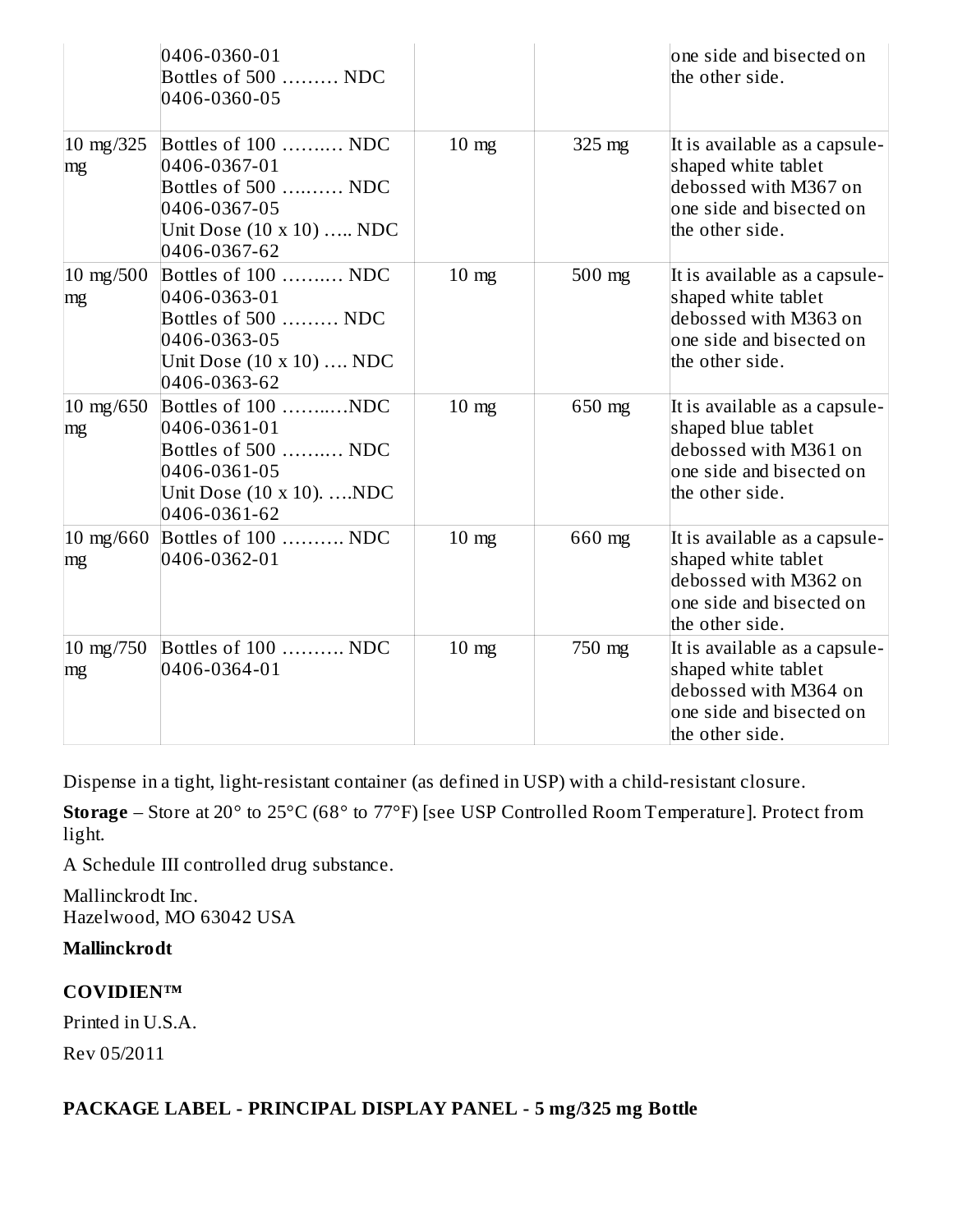#### **HYDROCODONE BITARTRATE AND ACETAMINOPHEN TABLETS USP**

#### **CIII**

#### **5 mg/325 mg**

Each tablet contains: Hydrocodone Bitartrate USP ................. 5 mg Acetaminophen USP ......................... 325 mg

#### **Rx only**



#### **PACKAGE LABEL - PRINCIPAL DISPLAY PANEL - 5 mg/500 mg Bottle**

#### **HYDROCODONE BITARTRATE AND ACETAMINOPHEN TABLETS USP**

**CIII**

#### **5 mg/500 mg**

Each tablet contains: Hydrocodone Bitartrate USP ................. 5 mg Acetaminophen USP ......................... 500 mg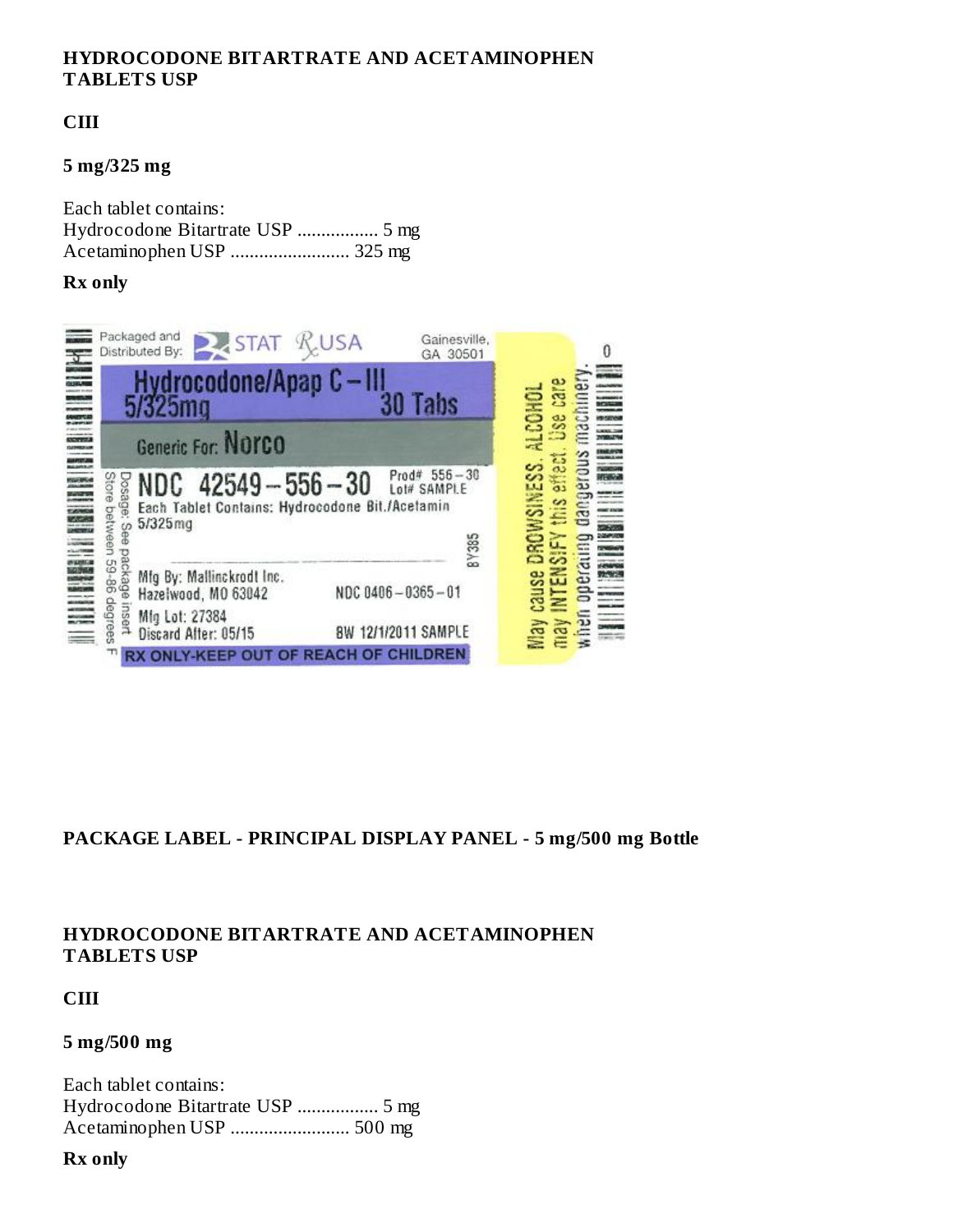

# **PACKAGE LABEL - PRINCIPAL DISPLAY PANEL - 7.5 mg/325 mg Bottle**

#### **HYDROCODONE BITARTRATE AND ACETAMINOPHEN TABLETS USP**

**CIII**

#### **7.5 mg/325 mg**

Each tablet contains: Hydrocodone Bitartrate USP ................. 7.5 mg Acetaminophen USP ......................... 325 mg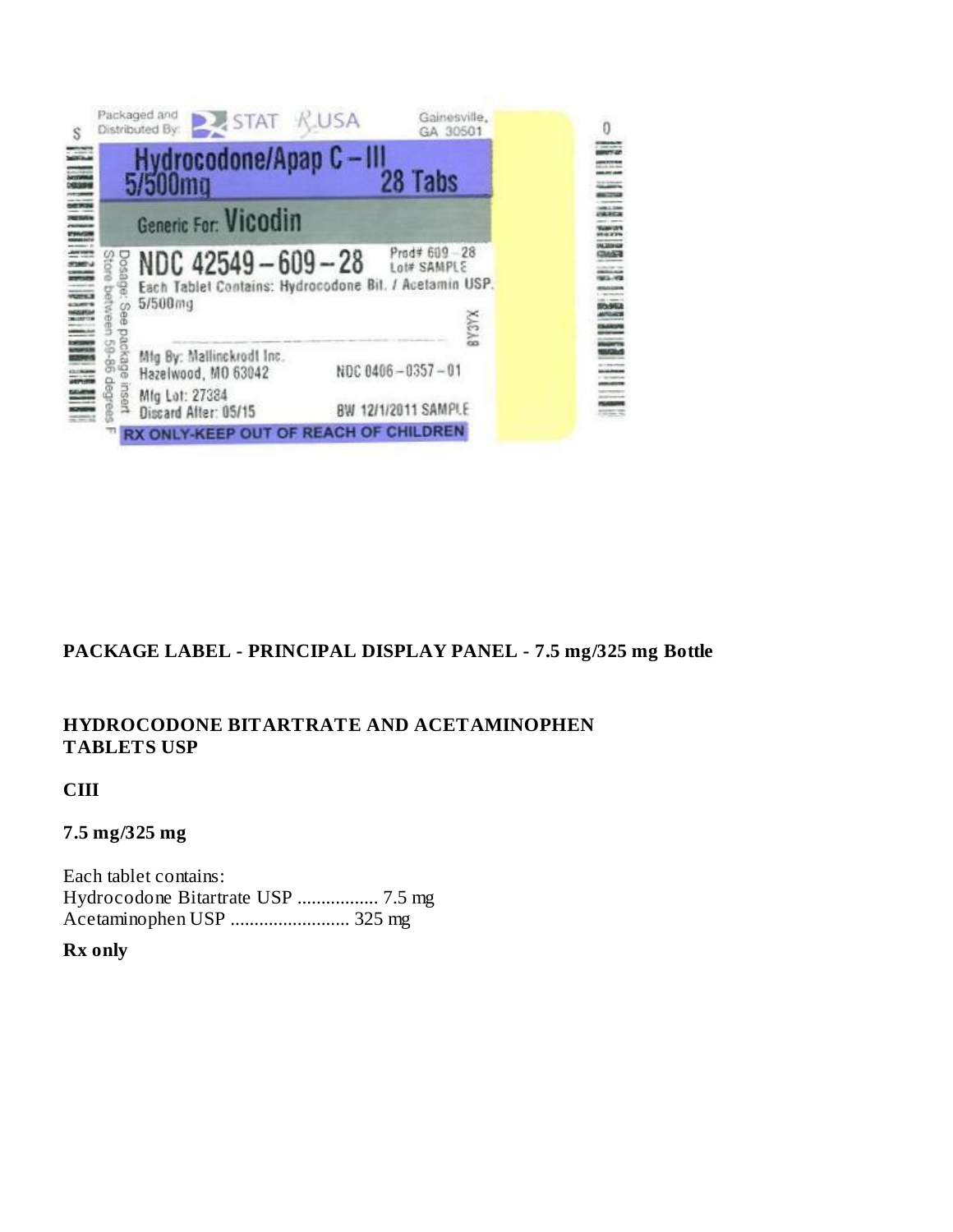

#### **PACKAGE LABEL - PRINCIPAL DISPLAY PANEL - 7.5 mg/500 mg Bottle**

#### **HYDROCODONE BITARTRATE AND ACETAMINOPHEN TABLETS USP**

#### **CIII**

#### **7.5 mg/500 mg**

Each tablet contains: Hydrocodone Bitartrate USP ................. 7.5 mg Acetaminophen USP ......................... 500 mg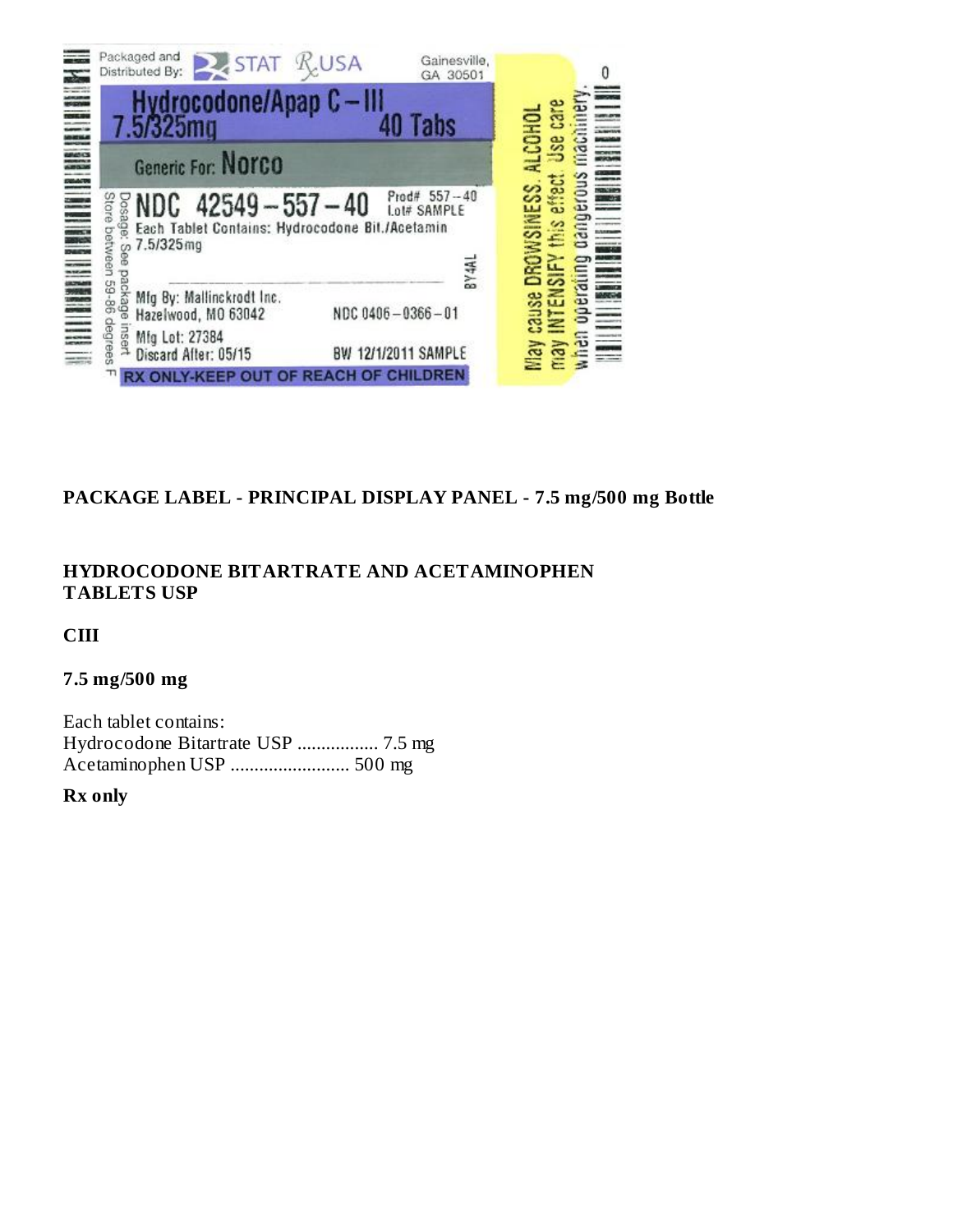

#### **PACKAGE LABEL - PRINCIPAL DISPLAY PANEL - 10 mg/325 mg Bottle**

#### **HYDROCODONE BITARTRATE AND ACETAMINOPHEN TABLETS USP**

**CIII**

**10 mg/325 mg**

Each tablet contains: Hydrocodone Bitartrate USP ................. 10 mg Acetaminophen USP ......................... 325 mg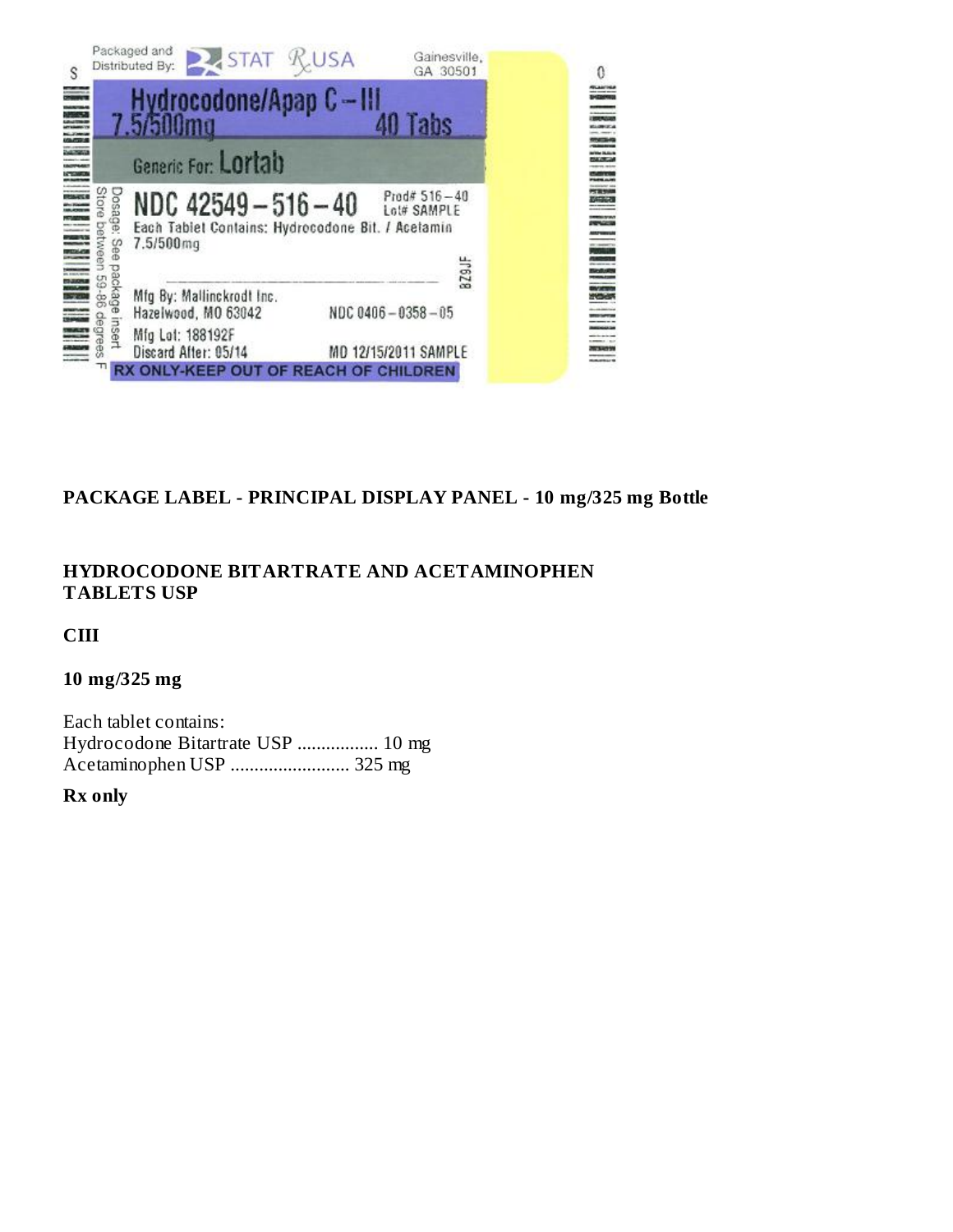

# **HYDROCODONE BITARTRATE AND ACETAMINOPHEN**

hydrocodone bitartrate and acetaminophen tablet

| <b>Product Information</b>                                                    |                                   |                                  |                                         |                          |                    |  |  |
|-------------------------------------------------------------------------------|-----------------------------------|----------------------------------|-----------------------------------------|--------------------------|--------------------|--|--|
| Product Type                                                                  | <b>HUMAN</b><br>PRESCRIPTION DRUG | NDC:42549-<br>Item Code (Source) |                                         |                          | 556(NDC:0406-0365) |  |  |
| <b>Route of Administration</b>                                                | ORAL                              | <b>DEA Schedule</b>              |                                         | C <sub>III</sub>         |                    |  |  |
|                                                                               |                                   |                                  |                                         |                          |                    |  |  |
| <b>Active Ingredient/Active Moiety</b>                                        |                                   |                                  |                                         |                          |                    |  |  |
|                                                                               | <b>Ingredient Name</b>            |                                  |                                         | <b>Basis of Strength</b> | Strength           |  |  |
| HYDROCODONE BITARTRATE (UNII: NO70W886KK) (HYDROCODONE -<br>UNII:6 YKS4Y3WQ7) |                                   |                                  | <b>HYDROCODONE</b><br><b>BITARTRATE</b> |                          | 5 <sub>mg</sub>    |  |  |
| ACETAMINO PHEN (UNII: 36209 ITL9D) (ACETAMINO PHEN - UNII:36209 ITL9D)        |                                   |                                  | <b>ACETAMINOPHEN</b>                    |                          | $325$ mg           |  |  |
|                                                                               |                                   |                                  |                                         |                          |                    |  |  |
| <b>Inactive Ingredients</b>                                                   |                                   |                                  |                                         |                          |                    |  |  |
|                                                                               | <b>Ingredient Name</b>            |                                  |                                         |                          | Strength           |  |  |
| CROSPOVIDONE (UNII: 68401960MK)                                               |                                   |                                  |                                         |                          |                    |  |  |
| MAGNESIUM STEARATE (UNII: 70097M6I30)                                         |                                   |                                  |                                         |                          |                    |  |  |
| CELLULOSE, MICRO CRYSTALLINE (UNII: OP1R32D61U)                               |                                   |                                  |                                         |                          |                    |  |  |
| PO VIDONE (UNII: FZ989GH94E)                                                  |                                   |                                  |                                         |                          |                    |  |  |
| STARCH, CORN (UNII: O8232NY3SJ)                                               |                                   |                                  |                                         |                          |                    |  |  |
| <b>SILICON DIO XIDE (UNII: ETJ7Z6 XBU4)</b>                                   |                                   |                                  |                                         |                          |                    |  |  |
| <b>STEARIC ACID (UNII: 4ELV7Z65AP)</b>                                        |                                   |                                  |                                         |                          |                    |  |  |
|                                                                               |                                   |                                  |                                         |                          |                    |  |  |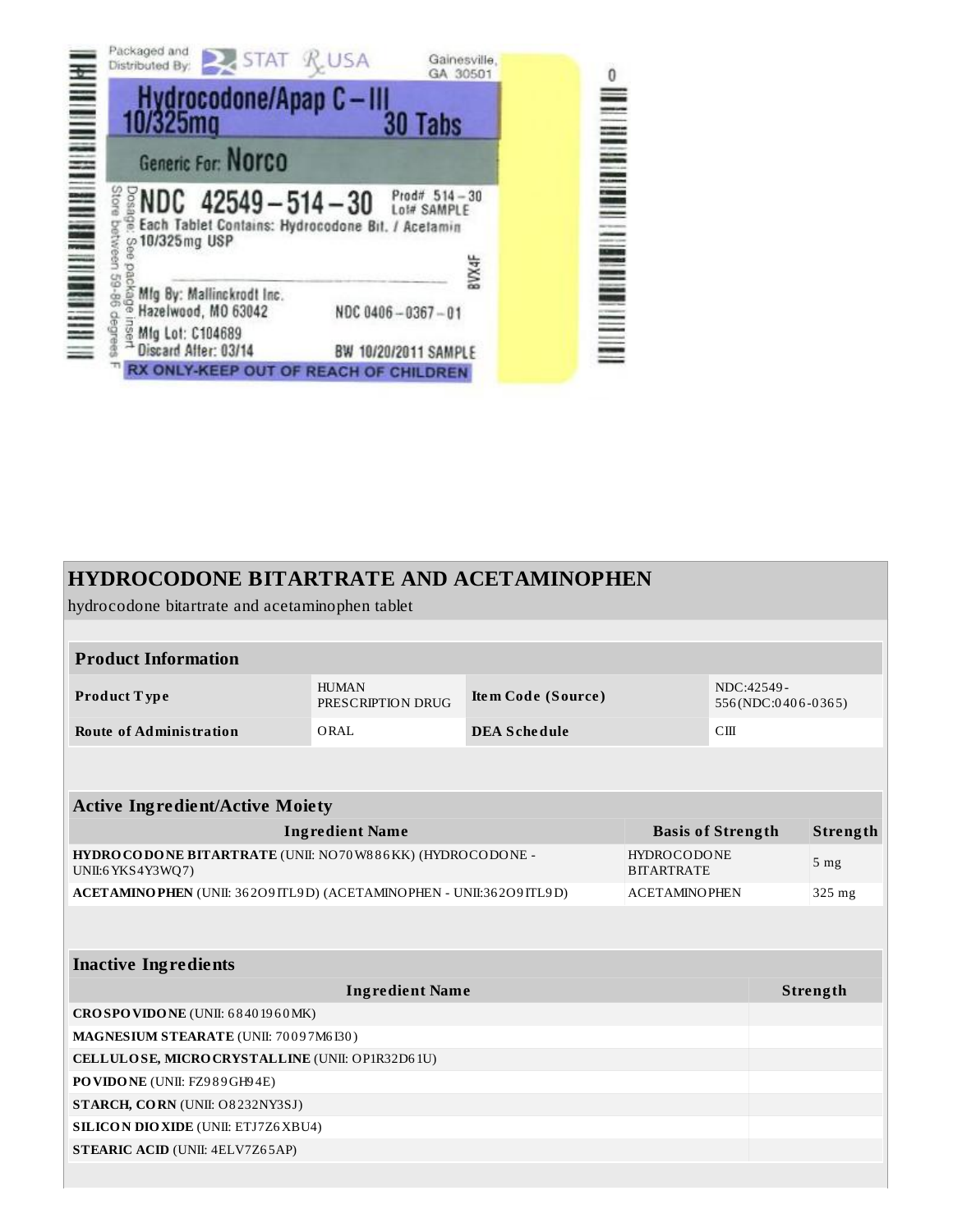|                  | <b>Product Characteristics</b> |                                                 |                     |                     |                             |                  |                                  |
|------------------|--------------------------------|-------------------------------------------------|---------------------|---------------------|-----------------------------|------------------|----------------------------------|
| Color            |                                | white                                           | <b>Score</b>        |                     |                             |                  | 2 pieces                         |
| <b>Shape</b>     |                                | OVAL                                            | <b>Size</b>         |                     |                             |                  | 15 <sub>mm</sub>                 |
| Flavor           |                                |                                                 | <b>Imprint Code</b> |                     |                             |                  | M365                             |
| <b>Contains</b>  |                                |                                                 |                     |                     |                             |                  |                                  |
|                  |                                |                                                 |                     |                     |                             |                  |                                  |
|                  |                                |                                                 |                     |                     |                             |                  |                                  |
| <b>Packaging</b> |                                |                                                 |                     |                     |                             |                  |                                  |
| #                | <b>Item Code</b>               | <b>Package Description</b>                      |                     |                     | <b>Marketing Start Date</b> |                  | <b>Marketing End Date</b>        |
| 1                | NDC:42549-556-02               | 112 in 1 BOTTLE                                 |                     |                     |                             |                  |                                  |
| $\mathbf{2}$     | NDC:42549-556-04               | 140 in 1 BOTTLE                                 |                     |                     |                             |                  |                                  |
| 3                | NDC:42549-556-12               | 120 in 1 BOTTLE                                 |                     |                     |                             |                  |                                  |
| 4                | NDC:42549-556-28               | 28 in 1 BOTTLE                                  |                     |                     |                             |                  |                                  |
| 5.               | NDC:42549-556-30               | 30 in 1 BOTTLE                                  |                     |                     |                             |                  |                                  |
| 6                | NDC:42549-556-40               | 40 in 1 BOTTLE                                  |                     |                     |                             |                  |                                  |
| 7                | NDC:42549-556-56               | 56 in 1 BOTTLE                                  |                     |                     |                             |                  |                                  |
| 8                | NDC:42549-556-60               | 60 in 1 BOTTLE                                  |                     |                     |                             |                  |                                  |
| 9                | NDC:42549-556-84               | 84 in 1 BOTTLE                                  |                     |                     |                             |                  |                                  |
|                  | 10 NDC:42549-556-90            | 90 in 1 BOTTLE                                  |                     |                     |                             |                  |                                  |
|                  |                                |                                                 |                     |                     |                             |                  |                                  |
|                  |                                |                                                 |                     |                     |                             |                  |                                  |
|                  | <b>Marketing Information</b>   |                                                 |                     |                     |                             |                  |                                  |
|                  | <b>Marketing Category</b>      | <b>Application Number or Monograph Citation</b> |                     |                     | <b>Marketing Start Date</b> |                  | <b>Marketing End Date</b>        |
| <b>ANDA</b>      |                                | ANDA040409                                      |                     |                     | 04/22/2010                  |                  |                                  |
|                  |                                |                                                 |                     |                     |                             |                  |                                  |
|                  |                                |                                                 |                     |                     |                             |                  |                                  |
|                  |                                | <b>HYDROCODONE BITARTRATE AND ACETAMINOPHEN</b> |                     |                     |                             |                  |                                  |
|                  |                                |                                                 |                     |                     |                             |                  |                                  |
|                  |                                | hydrocodone bitartrate and acetaminophen tablet |                     |                     |                             |                  |                                  |
|                  |                                |                                                 |                     |                     |                             |                  |                                  |
|                  | <b>Product Information</b>     |                                                 |                     |                     |                             |                  |                                  |
| Product Type     |                                | <b>HUMAN</b><br>PRESCRIPTION DRUG               |                     | Item Code (Source)  |                             |                  | NDC:42549-<br>609(NDC:0406-0357) |
|                  | <b>Route of Administration</b> | ORAL                                            |                     | <b>DEA Schedule</b> |                             | C <sub>III</sub> |                                  |

| <b>Active Ingredient/Active Moiety</b>                                         |                                         |                 |
|--------------------------------------------------------------------------------|-----------------------------------------|-----------------|
| <b>Ingredient Name</b>                                                         | <b>Basis of Strength</b>                | <b>Strength</b> |
| HYDRO CODONE BITARTRATE (UNII: NO70W886KK) (HYDROCODONE -<br>UNII:6 YKS4Y3WQ7) | <b>HYDROCODONE</b><br><b>BITARTRATE</b> | 5 <sub>mg</sub> |
| ACETAMINO PHEN (UNII: 36209 ITL9D) (ACETAMINO PHEN - UNII:36209 ITL9D)         | <b>ACETAMINOPHEN</b>                    | $500$ mg        |
|                                                                                |                                         |                 |
| <b>Inactive Ingredients</b>                                                    |                                         |                 |
| <b>Ingredient Name</b>                                                         |                                         | Strength        |
| $CRO$ SPO VIDO NE (UNII: 6840 1960 MK)                                         |                                         |                 |
| MAGNESIUM STEARATE (UNII: 70097M6I30)                                          |                                         |                 |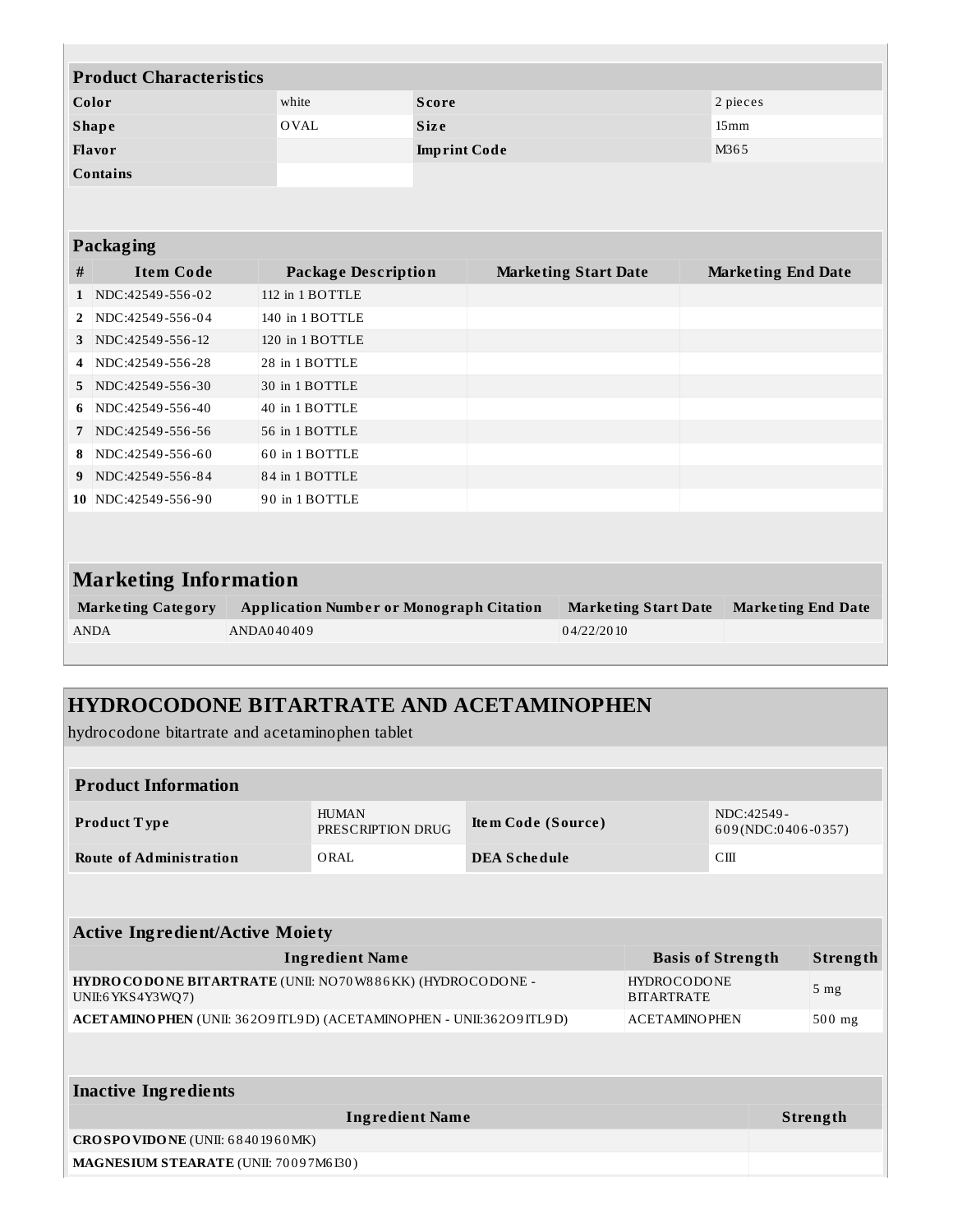|                 | CELLULOSE, MICRO CRYSTALLINE (UNII: OP1R32D61U) |                            |                     |                             |                |                           |  |  |
|-----------------|-------------------------------------------------|----------------------------|---------------------|-----------------------------|----------------|---------------------------|--|--|
|                 | PO VIDO NE (UNII: FZ989GH94E)                   |                            |                     |                             |                |                           |  |  |
|                 | STARCH, CORN (UNII: O8232NY3SJ)                 |                            |                     |                             |                |                           |  |  |
|                 | <b>SILICON DIO XIDE (UNII: ETJ7Z6 XBU4)</b>     |                            |                     |                             |                |                           |  |  |
|                 | <b>STEARIC ACID (UNII: 4ELV7Z65AP)</b>          |                            |                     |                             |                |                           |  |  |
|                 |                                                 |                            |                     |                             |                |                           |  |  |
|                 |                                                 |                            |                     |                             |                |                           |  |  |
|                 | <b>Product Characteristics</b>                  |                            |                     |                             |                |                           |  |  |
|                 | Color                                           | white                      | <b>Score</b>        |                             | 2 pieces       |                           |  |  |
|                 | <b>Shape</b>                                    | <b>OVAL</b>                | <b>Size</b>         |                             | $17 \text{mm}$ |                           |  |  |
|                 | Flavor                                          |                            | <b>Imprint Code</b> |                             | M357           |                           |  |  |
| <b>Contains</b> |                                                 |                            |                     |                             |                |                           |  |  |
|                 |                                                 |                            |                     |                             |                |                           |  |  |
|                 |                                                 |                            |                     |                             |                |                           |  |  |
|                 |                                                 |                            |                     |                             |                |                           |  |  |
|                 | <b>Packaging</b>                                |                            |                     |                             |                |                           |  |  |
| #               | <b>Item Code</b>                                | <b>Package Description</b> |                     | <b>Marketing Start Date</b> |                | <b>Marketing End Date</b> |  |  |
| $\mathbf{1}$    | NDC:42549-609-02                                | 112 in 1 BOTTLE            |                     |                             |                |                           |  |  |
| $\overline{2}$  | NDC:42549-609-04                                | 140 in 1 BOTTLE            |                     |                             |                |                           |  |  |
| 3               | NDC:42549-609-12                                | 120 in 1 BOTTLE            |                     |                             |                |                           |  |  |
| 4               | NDC:42549-609-28                                | 28 in 1 BOTTLE             |                     |                             |                |                           |  |  |
| 5.              | NDC:42549-609-30                                | 30 in 1 BOTTLE             |                     |                             |                |                           |  |  |
| 6               | NDC:42549-609-40                                | 40 in 1 BOTTLE             |                     |                             |                |                           |  |  |
| 7               | NDC:42549-609-56                                | 56 in 1 BOTTLE             |                     |                             |                |                           |  |  |
| 8               | NDC:42549-609-60                                | 60 in 1 BOTTLE             |                     |                             |                |                           |  |  |
| 9               | NDC:42549-609-84                                | 84 in 1 BOTTLE             |                     |                             |                |                           |  |  |

| <b>Marketing Information</b> |                                                 |                             |                           |
|------------------------------|-------------------------------------------------|-----------------------------|---------------------------|
| <b>Marketing Category</b>    | <b>Application Number or Monograph Citation</b> | <b>Marketing Start Date</b> | <b>Marketing End Date</b> |
| <b>ANDA</b>                  | ANDA089160                                      | 04/22/2010                  |                           |

# **HYDROCODONE BITARTRATE AND ACETAMINOPHEN**

hydrocodone bitartrate and acetaminophen tablet

| <b>Product Information</b>     |                                   |                     |                                  |
|--------------------------------|-----------------------------------|---------------------|----------------------------------|
| Product Type                   | <b>HUMAN</b><br>PRESCRIPTION DRUG | Item Code (Source)  | NDC:42549-<br>557(NDC:0406-0366) |
| <b>Route of Administration</b> | ORAL                              | <b>DEA Schedule</b> | CШ                               |

| <b>Active Ingredient/Active Moiety</b>                                         |                                  |                  |  |  |  |
|--------------------------------------------------------------------------------|----------------------------------|------------------|--|--|--|
| <b>Ingredient Name</b>                                                         | <b>Basis of Strength</b>         | Strength         |  |  |  |
| HYDRO CODONE BITARTRATE (UNII: NO70W886KK) (HYDROCODONE -<br>UNII:6 YKS4Y3WQ7) | HYDROCODONE<br><b>BITARTRATE</b> | $7.5 \text{ mg}$ |  |  |  |
| ACETAMINO PHEN (UNII: 36209 ITL9D) (ACETAMINO PHEN - UNII:36209 ITL9D)         | <b>ACETAMINOPHEN</b>             | $325 \text{ mg}$ |  |  |  |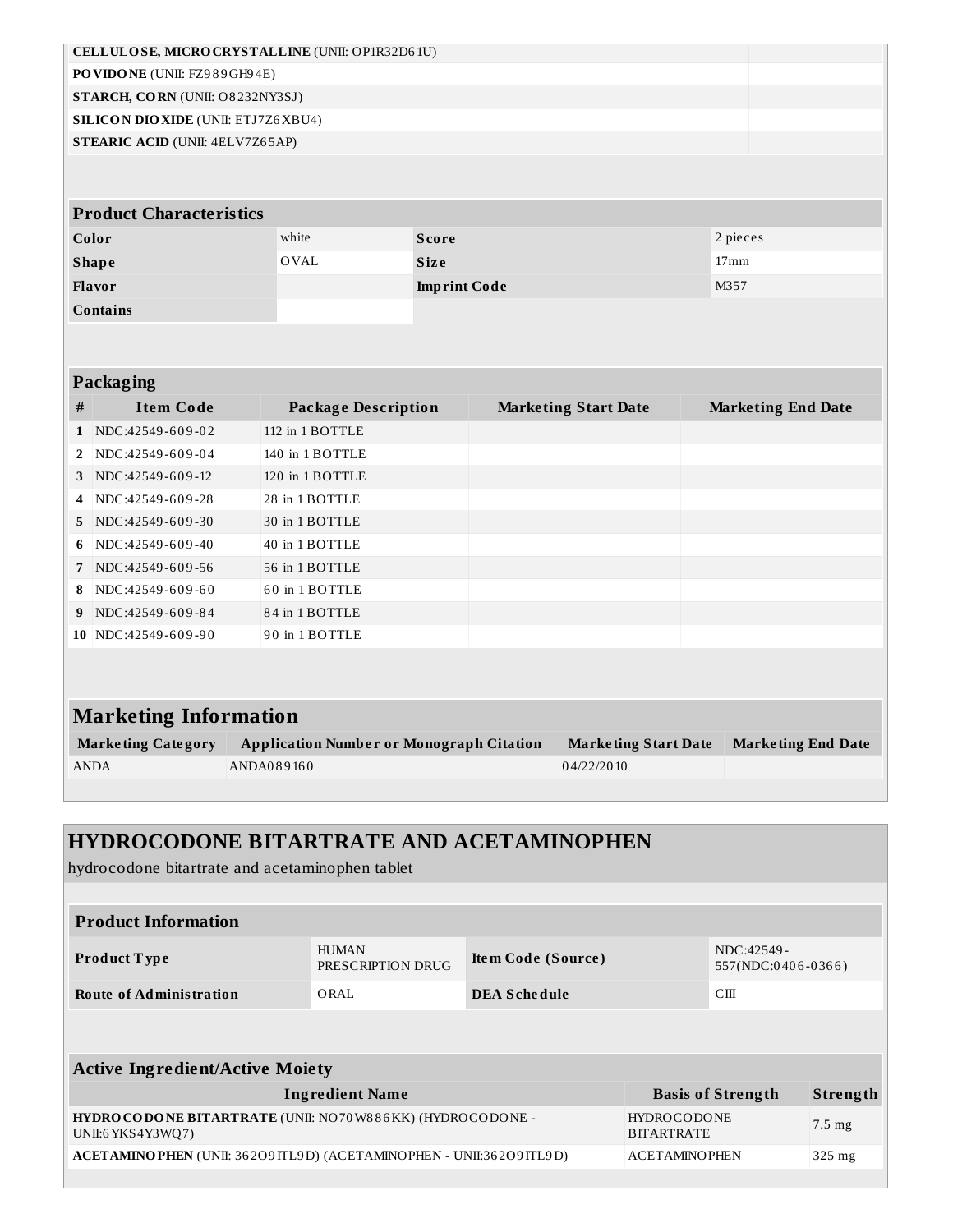| <b>Inactive Ingredients</b>                     |          |
|-------------------------------------------------|----------|
| <b>Ingredient Name</b>                          | Strength |
| $CRO$ SPO VIDO NE (UNII: 6840 1960 MK)          |          |
| MAGNESIUM STEARATE (UNII: 70097M6I30)           |          |
| CELLULOSE, MICRO CRYSTALLINE (UNII: OP1R32D61U) |          |
| PO VIDO NE (UNII: FZ989GH94E)                   |          |
| STARCH, CORN (UNII: O8232NY3SJ)                 |          |
| <b>SILICON DIO XIDE (UNII: ETJ7Z6XBU4)</b>      |          |
| <b>STEARIC ACID (UNII: 4ELV7Z65AP)</b>          |          |
|                                                 |          |
|                                                 |          |

| <b>Product Characteristics</b> |       |                     |                  |  |  |
|--------------------------------|-------|---------------------|------------------|--|--|
| Color                          | white | Score               | no score         |  |  |
| <b>Shape</b>                   | OVAL  | <b>Size</b>         | 15 <sub>mm</sub> |  |  |
| <b>Flavor</b>                  |       | <b>Imprint Code</b> | M366             |  |  |
| <b>Contains</b>                |       |                     |                  |  |  |

#### **Packaging**

p.

|             | $\cdot$ $\cdot$     |                            |                             |                           |
|-------------|---------------------|----------------------------|-----------------------------|---------------------------|
| #           | <b>Item Code</b>    | <b>Package Description</b> | <b>Marketing Start Date</b> | <b>Marketing End Date</b> |
| 1           | NDC:42549-557-02    | 112 in 1 BOTTLE            |                             |                           |
| $2^{\circ}$ | NDC:42549-557-04    | 140 in 1 BOTTLE            |                             |                           |
| 3           | NDC:42549-557-12    | 120 in 1 BOTTLE            |                             |                           |
| 4           | NDC:42549-557-28    | 28 in 1 BOTTLE             |                             |                           |
| 5.          | NDC:42549-557-30    | 30 in 1 BOTTLE             |                             |                           |
| 6           | NDC:42549-557-40    | 40 in 1 BOTTLE             |                             |                           |
| 7           | NDC:42549-557-56    | 56 in 1 BOTTLE             |                             |                           |
| 8           | NDC:42549-557-60    | 60 in 1 BOTTLE             |                             |                           |
| 9           | NDC:42549-557-84    | 84 in 1 BOTTLE             |                             |                           |
|             | 10 NDC:42549-557-90 | 90 in 1 BOTTLE             |                             |                           |

| <b>Marketing Information</b>                    |                             |                           |  |  |  |
|-------------------------------------------------|-----------------------------|---------------------------|--|--|--|
| <b>Application Number or Monograph Citation</b> | <b>Marketing Start Date</b> | <b>Marketing End Date</b> |  |  |  |
| ANDA040405                                      | 04/22/2010                  |                           |  |  |  |
|                                                 |                             |                           |  |  |  |

#### **HYDROCODONE BITARTRATE AND ACETAMINOPHEN**

hydrocodone bitartrate and acetaminophen tablet

| <b>Product Information</b> |                                   |                     |                                  |  |  |  |
|----------------------------|-----------------------------------|---------------------|----------------------------------|--|--|--|
| Product Type               | <b>HUMAN</b><br>PRESCRIPTION DRUG | Item Code (Source)  | NDC:42549-<br>516(NDC:0406-0358) |  |  |  |
| Route of Administration    | ORAL                              | <b>DEA Schedule</b> | CШ                               |  |  |  |
|                            |                                   |                     |                                  |  |  |  |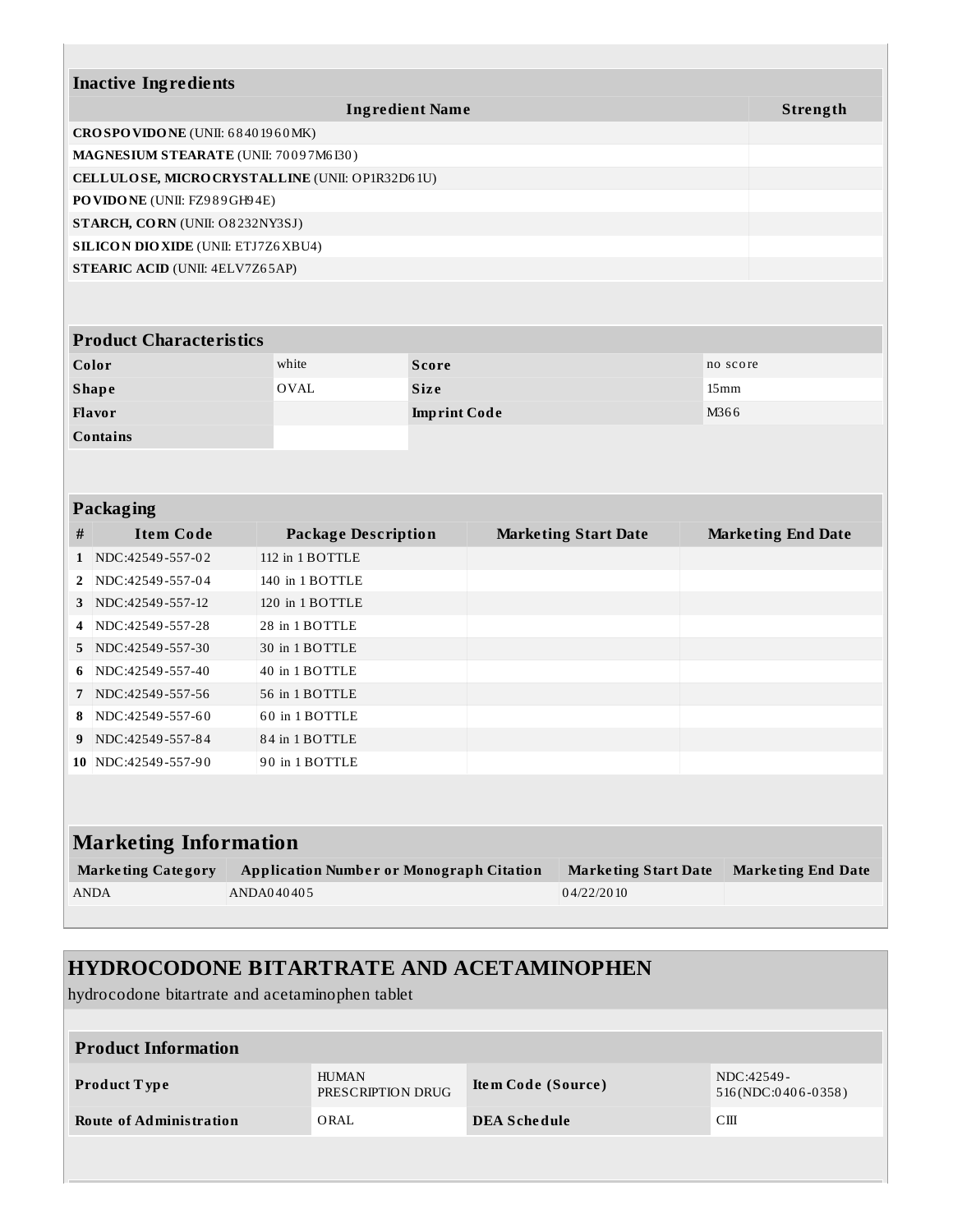| <b>Active Ingredient/Active Moiety</b>                                        |                          |                     |  |                |  |  |
|-------------------------------------------------------------------------------|--------------------------|---------------------|--|----------------|--|--|
|                                                                               | <b>Basis of Strength</b> | Strength            |  |                |  |  |
| HYDROCODONE BITARTRATE (UNII: NO70W886KK) (HYDROCODONE -<br>UNII:6 YKS4Y3WQ7) | <b>HYDROCODONE</b>       | $7.5$ mg            |  |                |  |  |
| ACETAMINO PHEN (UNII: 36209ITL9D) (ACETAMINO PHEN - UNII:36209ITL9D)          | <b>ACETAMINOPHEN</b>     | 500 mg              |  |                |  |  |
|                                                                               |                          |                     |  |                |  |  |
| <b>Inactive Ingredients</b>                                                   |                          |                     |  |                |  |  |
|                                                                               |                          | Strength            |  |                |  |  |
| CROSPOVIDONE (UNII: 68401960MK)                                               |                          |                     |  |                |  |  |
| MAGNESIUM STEARATE (UNII: 70097M6I30)                                         |                          |                     |  |                |  |  |
| CELLULOSE, MICRO CRYSTALLINE (UNII: OP1R32D61U)                               |                          |                     |  |                |  |  |
| PO VIDONE (UNII: FZ989GH94E)                                                  |                          |                     |  |                |  |  |
| STARCH, CORN (UNII: O8232NY3SJ)                                               |                          |                     |  |                |  |  |
| <b>SILICON DIO XIDE (UNII: ETJ7Z6 XBU4)</b>                                   |                          |                     |  |                |  |  |
| <b>STEARIC ACID (UNII: 4ELV7Z65AP)</b>                                        |                          |                     |  |                |  |  |
|                                                                               |                          |                     |  |                |  |  |
| <b>Product Characteristics</b>                                                |                          |                     |  |                |  |  |
| Color                                                                         | white                    | <b>Score</b>        |  | 2 pieces       |  |  |
| <b>Shape</b>                                                                  | OVAL                     | <b>Size</b>         |  | $17 \text{mm}$ |  |  |
| Flavor                                                                        |                          | <b>Imprint Code</b> |  | M358           |  |  |

| <b>Packaging</b> |
|------------------|
|------------------|

**Contains**

| #            | <b>Item Code</b>      | <b>Package Description</b> | <b>Marketing Start Date</b> | <b>Marketing End Date</b> |
|--------------|-----------------------|----------------------------|-----------------------------|---------------------------|
|              | NDC:42549-516-02      | 112 in 1 BOTTLE            |                             |                           |
| $\mathbf{2}$ | NDC:42549-516-04      | 140 in 1 BOTTLE            |                             |                           |
| 3            | NDC:42549-516-12      | 120 in 1 BOTTLE            |                             |                           |
| 4            | NDC:42549-516-28      | 28 in 1 BOTTLE             |                             |                           |
| 5.           | NDC:42549-516-30      | 30 in 1 BOTTLE             |                             |                           |
| 6            | NDC:42549-516-40      | 40 in 1 BOTTLE             |                             |                           |
|              | NDC:42549-516-56      | 56 in 1 BOTTLE             |                             |                           |
| 8            | NDC:42549-516-60      | 60 in 1 BOTTLE             |                             |                           |
| 9            | NDC:42549-516-84      | 84 in 1 BOTTLE             |                             |                           |
|              | $10$ NDC:42549-516-90 | 90 in 1 BOTTLE             |                             |                           |

| <b>Marketing Information</b> |                                                 |                             |                           |  |  |  |
|------------------------------|-------------------------------------------------|-----------------------------|---------------------------|--|--|--|
| <b>Marketing Category</b>    | <b>Application Number or Monograph Citation</b> | <b>Marketing Start Date</b> | <b>Marketing End Date</b> |  |  |  |
| <b>ANDA</b>                  | ANDA040201                                      | 04/22/2010                  |                           |  |  |  |
|                              |                                                 |                             |                           |  |  |  |

# **HYDROCODONE BITARTRATE AND ACETAMINOPHEN**

hydrocodone bitartrate and acetaminophen tablet

### **Product Information**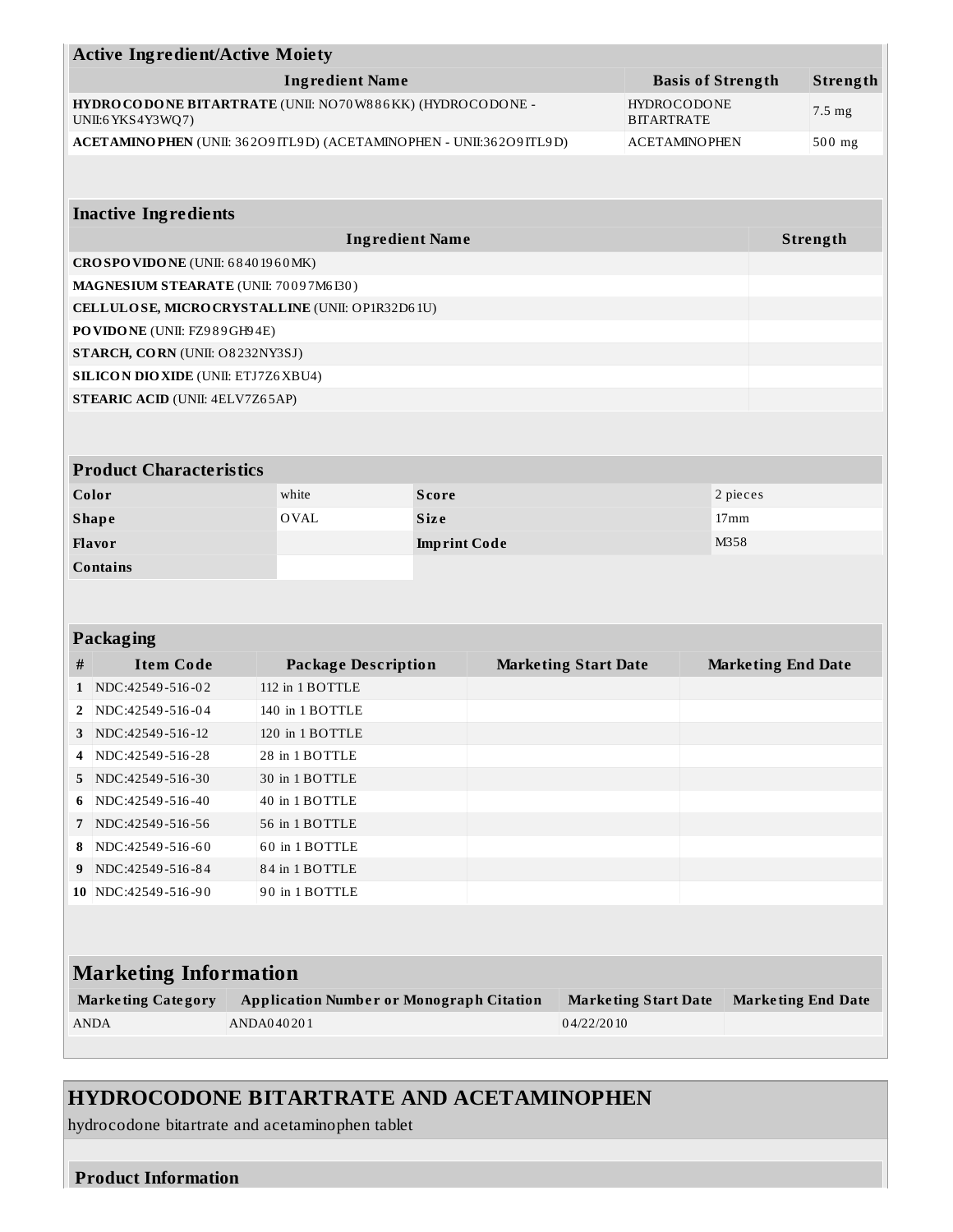| Product Type                                                           |                                   | <b>HUMAN</b><br>PRESCRIPTION DRUG               |                     | Item Code (Source)                      |                             |                             | NDC:42549-<br>514(NDC:0406-0367) |                           |                           |
|------------------------------------------------------------------------|-----------------------------------|-------------------------------------------------|---------------------|-----------------------------------------|-----------------------------|-----------------------------|----------------------------------|---------------------------|---------------------------|
| <b>Route of Administration</b>                                         |                                   | ORAL                                            |                     | C <sub>III</sub><br><b>DEA Schedule</b> |                             |                             |                                  |                           |                           |
|                                                                        |                                   |                                                 |                     |                                         |                             |                             |                                  |                           |                           |
|                                                                        |                                   |                                                 |                     |                                         |                             |                             |                                  |                           |                           |
| <b>Active Ingredient/Active Moiety</b>                                 |                                   |                                                 |                     |                                         |                             |                             |                                  |                           |                           |
|                                                                        |                                   | <b>Ingredient Name</b>                          |                     |                                         |                             | <b>Basis of Strength</b>    |                                  |                           | Strength                  |
| HYDROCODONE BITARTRATE (UNII: NO70W886KK) (HYDROCODONE -               |                                   |                                                 |                     |                                         |                             | <b>HYDROCODONE</b>          |                                  |                           |                           |
| UNII:6 YKS4Y3WQ7)                                                      |                                   |                                                 |                     |                                         |                             | <b>BITARTRATE</b>           |                                  |                           | $10$ mg                   |
| ACETAMINO PHEN (UNII: 36209 ITL9D) (ACETAMINO PHEN - UNII:36209 ITL9D) |                                   |                                                 |                     |                                         |                             | <b>ACETAMINOPHEN</b>        |                                  |                           | 325 mg                    |
|                                                                        |                                   |                                                 |                     |                                         |                             |                             |                                  |                           |                           |
|                                                                        |                                   |                                                 |                     |                                         |                             |                             |                                  |                           |                           |
| <b>Inactive Ingredients</b>                                            |                                   |                                                 |                     |                                         |                             |                             |                                  |                           |                           |
|                                                                        |                                   | <b>Ingredient Name</b>                          |                     |                                         |                             |                             |                                  |                           | Strength                  |
| CROSPOVIDONE (UNII: 68401960MK)                                        |                                   |                                                 |                     |                                         |                             |                             |                                  |                           |                           |
| MAGNESIUM STEARATE (UNII: 70097M6I30)                                  |                                   |                                                 |                     |                                         |                             |                             |                                  |                           |                           |
| CELLULOSE, MICRO CRYSTALLINE (UNII: OP1R32D61U)                        |                                   |                                                 |                     |                                         |                             |                             |                                  |                           |                           |
| PO VIDO NE (UNII: FZ989GH94E)                                          |                                   |                                                 |                     |                                         |                             |                             |                                  |                           |                           |
| STARCH, CORN (UNII: O8232NY3SJ)                                        |                                   |                                                 |                     |                                         |                             |                             |                                  |                           |                           |
| <b>SILICON DIO XIDE (UNII: ETJ7Z6 XBU4)</b>                            |                                   |                                                 |                     |                                         |                             |                             |                                  |                           |                           |
| <b>STEARIC ACID (UNII: 4ELV7Z65AP)</b>                                 |                                   |                                                 |                     |                                         |                             |                             |                                  |                           |                           |
|                                                                        |                                   |                                                 |                     |                                         |                             |                             |                                  |                           |                           |
|                                                                        |                                   |                                                 |                     |                                         |                             |                             |                                  |                           |                           |
| <b>Product Characteristics</b>                                         |                                   |                                                 |                     |                                         |                             |                             |                                  |                           |                           |
| Color                                                                  | white<br>2 pieces<br><b>Score</b> |                                                 |                     |                                         |                             |                             |                                  |                           |                           |
| <b>Shape</b>                                                           | <b>OVAL</b>                       |                                                 | <b>Size</b>         |                                         |                             |                             | 15 <sub>mm</sub>                 |                           |                           |
| <b>Flavor</b>                                                          |                                   |                                                 | <b>Imprint Code</b> |                                         |                             |                             | M367                             |                           |                           |
| <b>Contains</b>                                                        |                                   |                                                 |                     |                                         |                             |                             |                                  |                           |                           |
|                                                                        |                                   |                                                 |                     |                                         |                             |                             |                                  |                           |                           |
|                                                                        |                                   |                                                 |                     |                                         |                             |                             |                                  |                           |                           |
| Packaging                                                              |                                   |                                                 |                     |                                         |                             |                             |                                  |                           |                           |
| <b>Item Code</b><br>#                                                  |                                   | <b>Package Description</b>                      |                     |                                         | <b>Marketing Start Date</b> |                             |                                  | <b>Marketing End Date</b> |                           |
| NDC:42549-514-02<br>1                                                  |                                   | 112 in 1 BOTTLE                                 |                     |                                         |                             |                             |                                  |                           |                           |
| NDC:42549-514-04<br>2                                                  |                                   | 140 in 1 BOTTLE                                 |                     |                                         |                             |                             |                                  |                           |                           |
| NDC:42549-514-12<br>3                                                  |                                   | 120 in 1 BOTTLE                                 |                     |                                         |                             |                             |                                  |                           |                           |
| NDC:42549-514-28<br>4                                                  |                                   | 28 in 1 BOTTLE                                  |                     |                                         |                             |                             |                                  |                           |                           |
| NDC:42549-514-30<br>5                                                  |                                   | 30 in 1 BOTTLE                                  |                     |                                         |                             |                             |                                  |                           |                           |
| NDC:42549-514-40<br>6                                                  |                                   | 40 in 1 BOTTLE                                  |                     |                                         |                             |                             |                                  |                           |                           |
| NDC:42549-514-56<br>7                                                  |                                   | 56 in 1 BOTTLE                                  |                     |                                         |                             |                             |                                  |                           |                           |
| NDC:42549-514-60<br>8                                                  |                                   | 60 in 1 BOTTLE                                  |                     |                                         |                             |                             |                                  |                           |                           |
| NDC:42549-514-84<br>9                                                  |                                   | 84 in 1 BOTTLE                                  |                     |                                         |                             |                             |                                  |                           |                           |
| 10 NDC:42549-514-90                                                    |                                   | 90 in 1 BOTTLE                                  |                     |                                         |                             |                             |                                  |                           |                           |
|                                                                        |                                   |                                                 |                     |                                         |                             |                             |                                  |                           |                           |
|                                                                        |                                   |                                                 |                     |                                         |                             |                             |                                  |                           |                           |
|                                                                        |                                   |                                                 |                     |                                         |                             |                             |                                  |                           |                           |
| <b>Marketing Information</b>                                           |                                   |                                                 |                     |                                         |                             |                             |                                  |                           |                           |
| <b>Marketing Category</b>                                              |                                   | <b>Application Number or Monograph Citation</b> |                     |                                         |                             | <b>Marketing Start Date</b> |                                  |                           | <b>Marketing End Date</b> |
| <b>ANDA</b>                                                            | ANDA040400                        |                                                 |                     |                                         | 04/22/2010                  |                             |                                  |                           |                           |
|                                                                        |                                   |                                                 |                     |                                         |                             |                             |                                  |                           |                           |